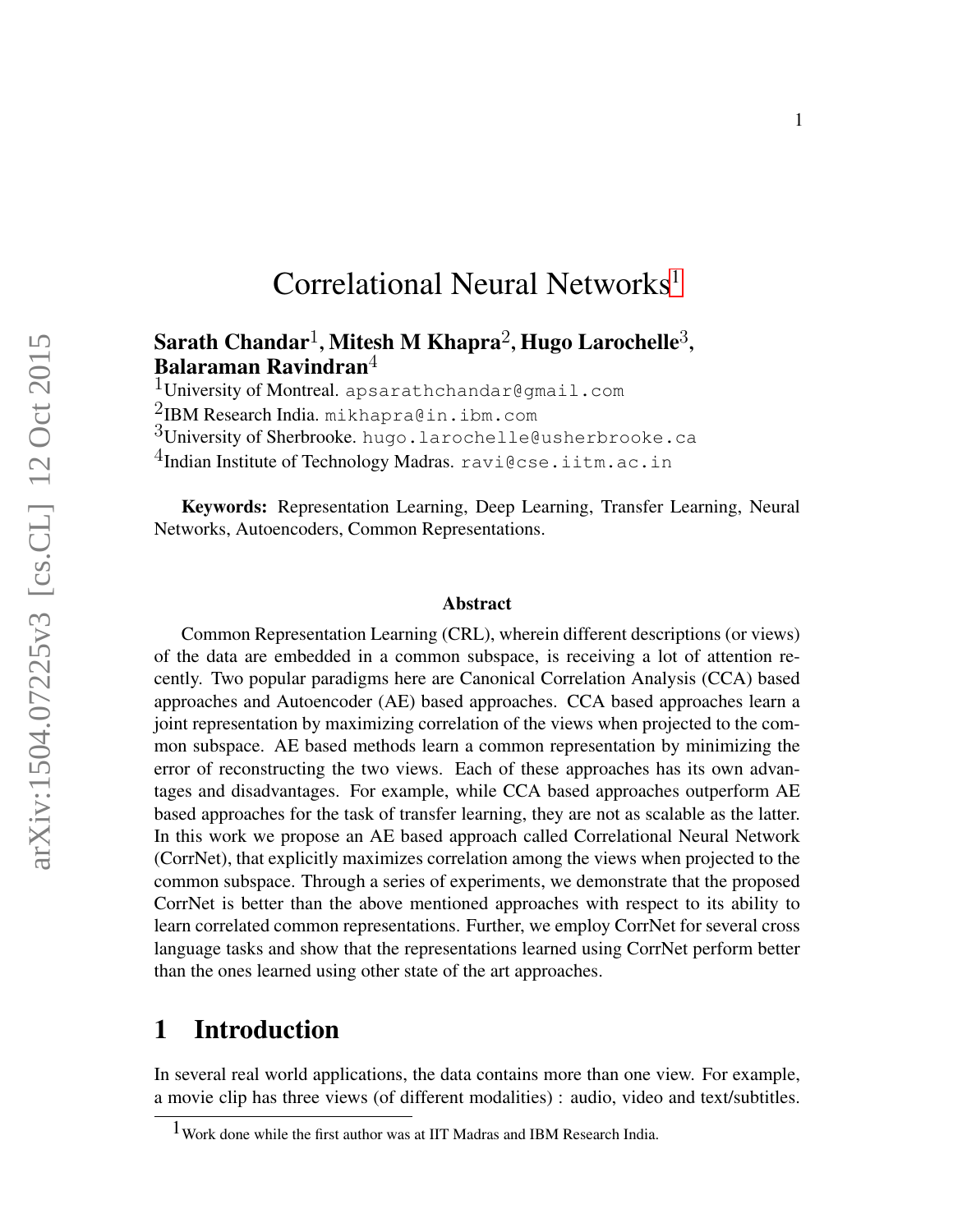However, all the views may not always be available. For example, for many movie clips, audio and video may be available but subtitles may not be available. Recently there has been a lot of interest in learning a common representation for multiple views of the data [\(Ngiam et al., 2011;](#page-26-0) [Klementiev et al., 2012;](#page-25-0) [Chandar et al., 2013,](#page-24-0) [2014;](#page-24-1) [Andrew](#page-24-2) [et al., 2013;](#page-24-2) [Hermann & Blunsom, 2014b;](#page-25-1) [Wang et al., 2015\)](#page-26-1) which can be useful in several downstream applications when some of the views are missing. We consider four applications to motivate the importance of learning common representations: (i) reconstruction of a missing view, (ii) transfer learning, (iii) matching corresponding items across views, and (iv) improving single view performance by using data from other views.

In the first application, the learned common representations can be used to train a model to reconstruct all the views of the data (akin to autoencoders reconstructing the input view from a hidden representation). Such a model would allow us to reconstruct the subtitles even when only audio/video is available. Now, as an example of transfer learning, consider the case where a profanity detector trained on movie subtitles needs to detect profanities in a movie clip for which only video is available. If a common representation is available for the different views, then such detectors/classifiers can be trained by computing this common representation from the relevant view (subtitles, in the above example). At test time, a common representation can again be computed from the available view (video, in this case) and this representation can be fed to the trained model for prediction. Third, consider the case where items from one view (say, names written using the script of one language) need to be matched to their corresponding items from another view (names written using the script of another language). One way of doing this is to project items from the two views to a common subspace such that the common representations of corresponding items from the two views are correlated. We can then match items across views based on the correlation between their projections. Finally, consider the case where we are interested in learning word representations for a language. If we have access to translations of these words in another language then these translations can provide some context for disambiguation which can lead to learning better word representations. In other words, jointly learning representations for a word in language  $L_1$  and its translation in language  $L_2$  can lead to better word representations in  $L_1$  (see section [9\)](#page-22-0).

Having motivated the importance of Common Representation Learning (CRL), we now formally define this task. Consider some data  $\mathcal{Z} = {\mathbf{z}_i}_{i=1}^N$  which has two views:  $X$  and  $Y$ . Each data point  $z_i$  can be represented as a concatenation of these two views :  $z_i = (x_i, y_i)$ , where  $x_i \in \mathbb{R}^{d_1}$  and  $y_i \in \mathbb{R}^{d_2}$ . In this work, we are interested in learning two functions,  $h_X$  and  $h_Y$ , such that  $h_X(\mathbf{x}_i) \in \mathbb{R}^k$  and  $h_Y(\mathbf{y}_i) \in \mathbb{R}^k$  are projections of  $x_i$  and  $y_i$  respectively in a common subspace ( $\mathbb{R}^k$ ) such that for a given pair  $x_i, y_i$ :

- 1.  $h_X(\mathbf{x}_i)$  and  $h_Y(\mathbf{y}_i)$  should be highly correlated.
- 2. It should be possible to reconstruct  $y_i$  from  $x_i$  (through  $h_X(x_i)$ ) and vice versa.

Canonical Correlation Analysis (CCA) [\(Hotelling, 1936\)](#page-25-2) is a commonly used tool for learning such common representations for two-view data [\(Udupa & Khapra, 2010;](#page-26-2) [Dhillon et al., 2011\)](#page-24-3). By definition, CCA aims to produce correlated common representations but, it suffers from some drawbacks. First, it is not easily scalable to very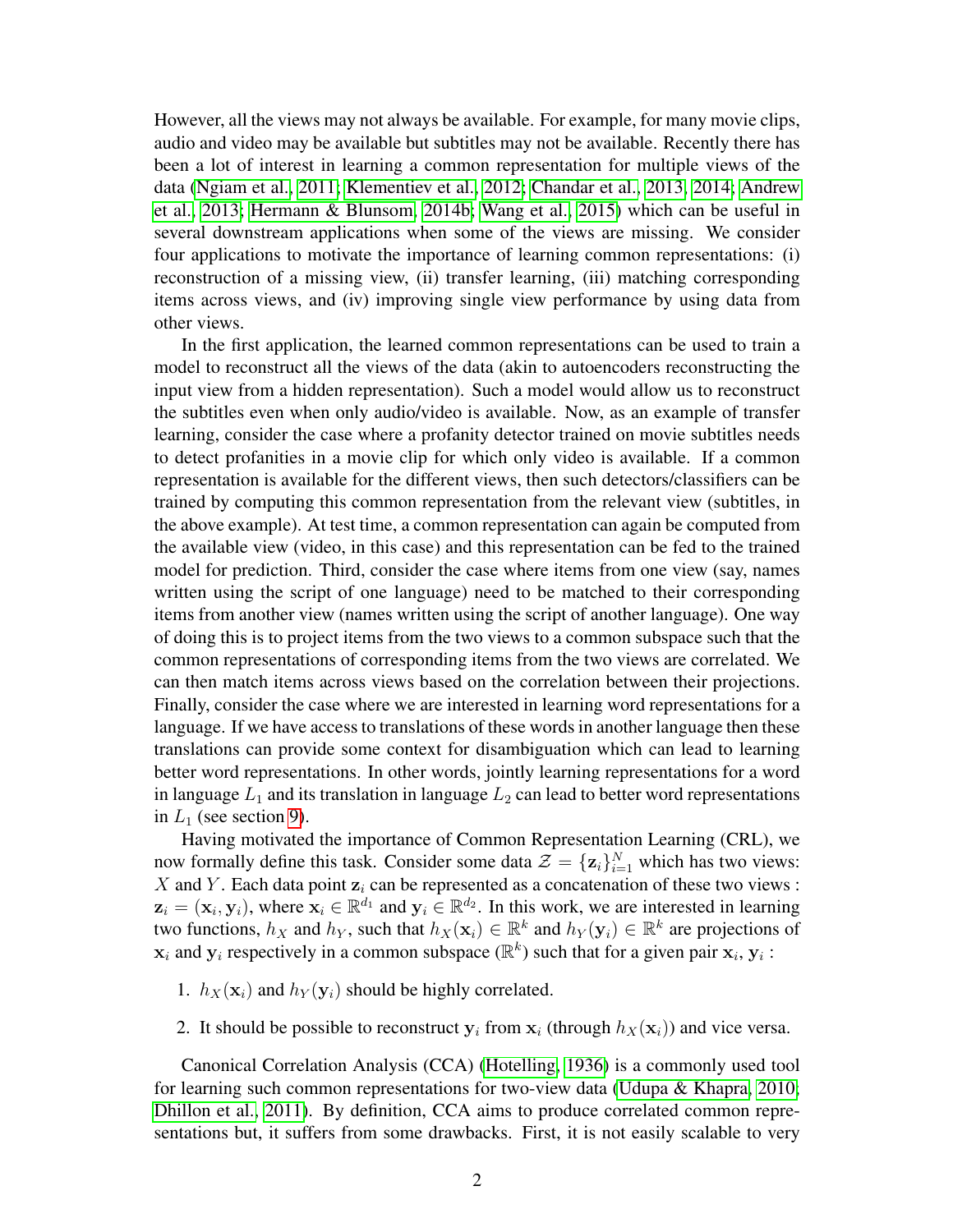large datasets. Of course, there are some approaches which try to make CCA scalable (for example, [\(Lu & Foster, 2014\)](#page-25-3)), but such scalability comes at the cost of performance. Further, since CCA does not explicitly focus on reconstruction, reconstructing one view from the other might result in low quality reconstruction. Finally, CCA cannot benefit from additional non-parallel, single-view data. This puts it at a severe disadvantage in several real world situations, where in addition to some parallel two-view data, abundant single view data is available for one or both views.

Recently, Multimodal Autoencoders (MAEs) [\(Ngiam et al., 2011\)](#page-26-0) have been proposed to learn a common representation for two views/modalities. The idea in MAE is to train an autoencoder to perform two kinds of reconstruction. Given any one view, the model learns both self-reconstruction and cross-reconstruction (reconstruction of the other view). This makes the representations learnt to be predictive of each other. However, it should be noticed that the MAE does not get any explicit learning signal encouraging it to share the capacity of its common hidden layer between the views. In other words, it could develop units whose activation is dominated by a single view. This makes the MAE not suitable for transfer learning, since the views are not guaranteed to be projected to a common subspace. This is indeed verified by the results reported in [\(Ngiam et al., 2011\)](#page-26-0) where they show that CCA performs better than deep MAE for the task of transfer learning.

These two approaches have complementary characteristics. On one hand, we have CCA and its variants which aim to produce correlated common representations but lack reconstruction capabilities. On the other hand, we have MAE which aims to do self-reconstruction and cross-reconstruction but does not guarantee correlated common representations. In this paper, we propose Correlational Neural Network (CorrNet) as a method for learning common representations which combines the advantages of the two approaches described above. The main characteristics of the proposed method can be summarized as follows:

- It allows for self/cross reconstruction. Thus, unlike CCA (and like MAE) it has predictive capabilities. This can be useful in applications where a missing view needs to be reconstructed from an existing view.
- Unlike MAE (and like CCA) the training objective used in CorrNet ensures that the common representations of the two views are correlated. This is particularly useful in applications where we need to match items from one view to their corresponding items in the other view.
- CorrNet can be trained using Gradient Descent based optimization methods. Particularly, when dealing with large high dimensional data, one can use Stochastic Gradient Descent with mini-batches. Thus, unlike CCA (and like MAE) it is easy to scale CorrNet.
- The procedure used for training CorrNet can be easily modified to benefit from additional single view data. This makes CorrNet useful in many real world applications where additional single view data is available.

We evaluate CorrNet using four different experimental setups. First, we use the MNIST hand-written digit recognition dataset to compare CorrNet with other state of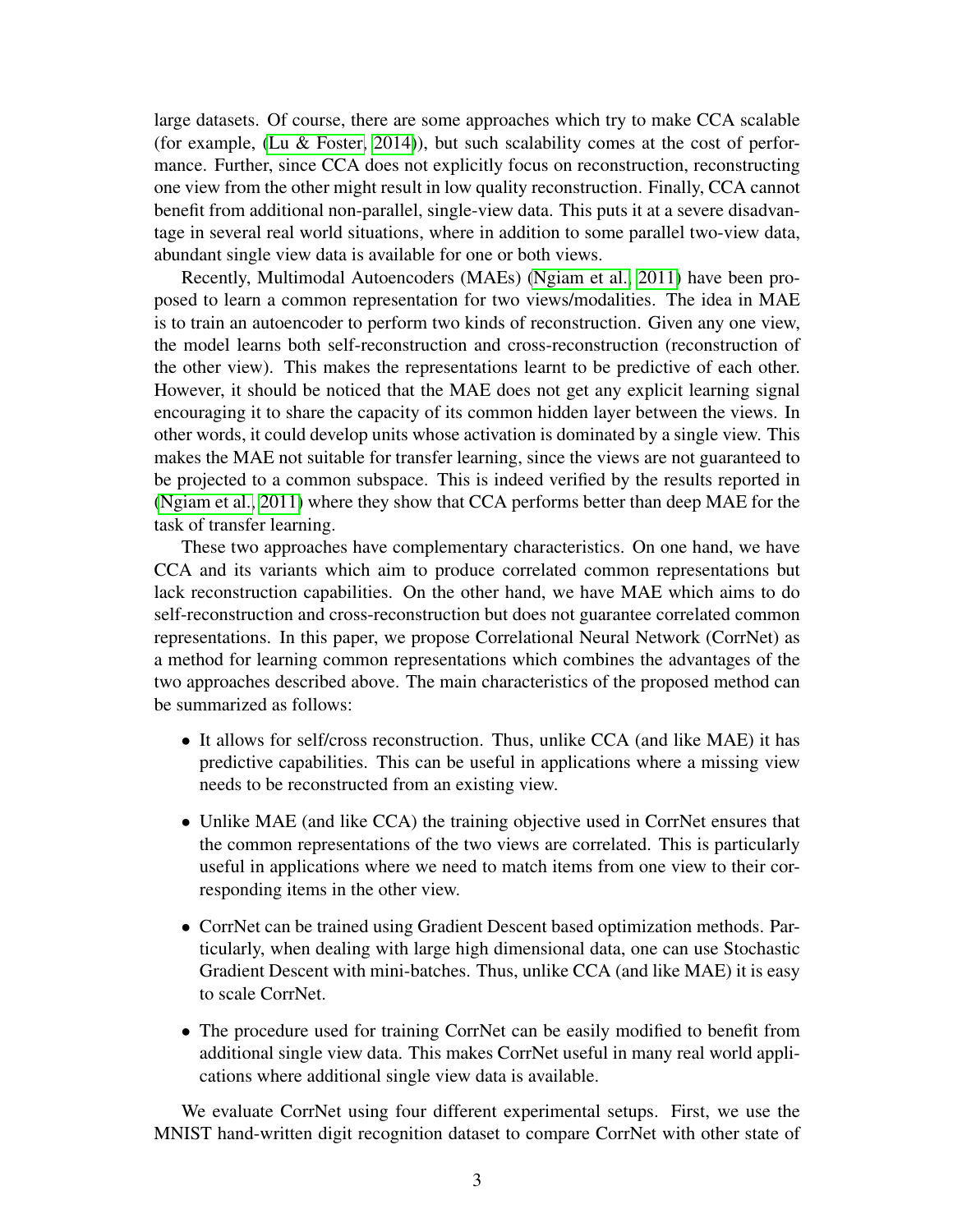the art CRL approaches. In particular, we evaluate its (i) ability to self/cross reconstruct (ii) ability to produce correlated common representations and (iii) usefulness in transfer learning. In this setup, we use the left and right halves of the digit images as two views. Next, we use CorrNet for a transfer learning task where the two views of data come from two different languages. Specifically, we use CorrNet to project parallel documents in two languages to a common subspace. We then employ these common representations for the task of cross language document classification (transfer learning) and show that they perform better than the representations learned using other state of the art approaches. Third, we use CorrNet for the task of transliteration equivalence where the aim is to match a name written using the script of one language (first view) to the same name written using the script of another language (second view). Here again, we demonstrate that with its ability to produce better correlated common representations, CorrNet performs better than CCA and MAE. Finally, we employ CorrNet for a bigram similarity task and show that jointly learning words representations for two languages (two views) leads to better words representations. Specifically, representations learnt using CorrNet help to improve the performance of a bigram similarity task. We would like to emphasize that unlike other models which have been tested mostly in only one of these scenarios, we demonstrate the effectiveness of CorrNet in all these different scenarios.

The remainder of this paper is organized as follows. In section [2](#page-3-0) we describe the architecture of CorrNet and outline a training procedure for learning its parameters. In section [3](#page-6-0) we propose a deep variant of CorrNet. In section [4](#page-8-0) we briefly discuss some related models for learning common representations. In section [5](#page-9-0) we present experiments to analyze the characteristics of CorrNet and compare it with CCA, KCCA and MAE. In section [6](#page-14-0) we empirically compare Deep CorrNet with some other deep CRL methods. In sections [7,](#page-15-0) [8,](#page-21-0) and [9,](#page-22-0) we report results obtained by using CorrNet for the tasks of cross language document classification, transliteration equivalence detection and bigram similarity respectively. Finally, we present concluding remarks in section [10](#page-23-0) and highlight possible future work.

## <span id="page-3-0"></span>2 Correlational Neural Network

As described earlier, our aim is to learn a common representation from two views of the same data such that: (i) any single view can be reconstructed from the common representation, (ii) a single view can be predicted from the representation of another view and (iii) like CCA, the representations learned for the two views are correlated. The first goal above can be achieved by a conventional autoencoder. The first and second can be achieved together by a Multimodal autoencoder but it is not guaranteed to project the two views to a common subspace. We propose a variant of autoencoders which can work with two views of the data, while being explicitly trained to achieve all the above goals. In the following sub-sections, we describe our model and the training procedure.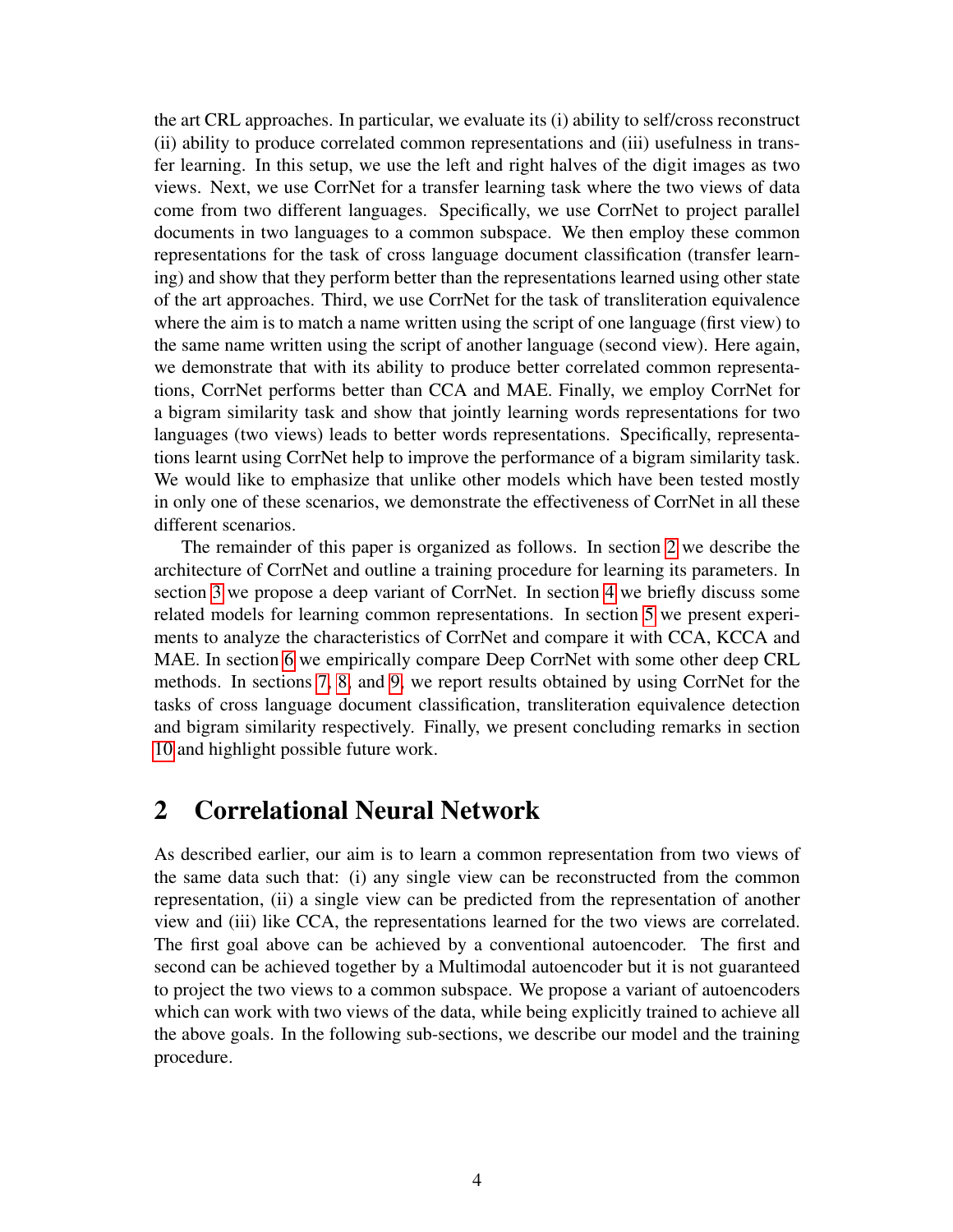#### 2.1 Model

We start by proposing a neural network architecture which contains three layers: an input layer, a hidden layer and an output layer. Just as in a conventional single view autoencoder, the input and output layers have the same number of units, whereas the hidden layer can have a different number of units. For illustration, we consider a twoview input  $z = (x, y)$ . For all the discussions,  $[x, y]$  denotes a concatenated vector of size  $d_1 + d_2$ .

Given  $z = (x, y)$ , the hidden layer computes an encoded representation as follows:

$$
h(\mathbf{z}) = f(\mathbf{W}\mathbf{x} + \mathbf{V}\mathbf{y} + \mathbf{b})
$$

where W is a  $k \times d_1$  projection matrix, V is a  $k \times d_2$  projection matrix and b is a  $k \times 1$ bias vector. Function f can be any non-linear activation function, for example *sigmoid* or *tanh*. The output layer then tries to reconstruct z from this hidden representation by computing

$$
\mathbf{z}' = g([\mathbf{W}'h(\mathbf{z}), \mathbf{V}'h(\mathbf{z})] + \mathbf{b}')
$$

where W' is a  $d_1 \times k$  reconstruction matrix, V' is a  $d_2 \times k$  reconstruction matrix and b' is a  $(d_1 + d_2) \times 1$  output bias vector. Vector z' is the reconstruction of z. Function g can be any activation function. This architecture is illustrated in Figure [1.](#page-4-0) The parameters of the model are  $\theta = \{W, V, W', V', b, b'\}$ . In the next sub-section we outline a procedure for learning these parameters.



<span id="page-4-0"></span>Figure 1: Correlational Neural Network

#### <span id="page-4-1"></span>2.2 Training

Restating our goals more formally, given a two-view data  $\mathcal{Z} = \{(\mathbf{z}_i)\}_{i=1}^N = \{(\mathbf{x}_i, \mathbf{y}_i)\}_{i=1}^N$ , for each instance,  $(\mathbf{x}_i, \mathbf{y}_i)$ , we would like to:

- Minimize the self-reconstruction error, *i.e.*, minimize the error in reconstructing  $\mathbf{x}_i$  from  $\mathbf{x}_i$  and  $\mathbf{y}_i$  from  $\mathbf{y}_i$ .
- Minimize the cross-reconstruction error, *i.e.*, minimize the error in reconstructing  $x_i$  from  $y_i$  and  $y_i$  from  $x_i$ .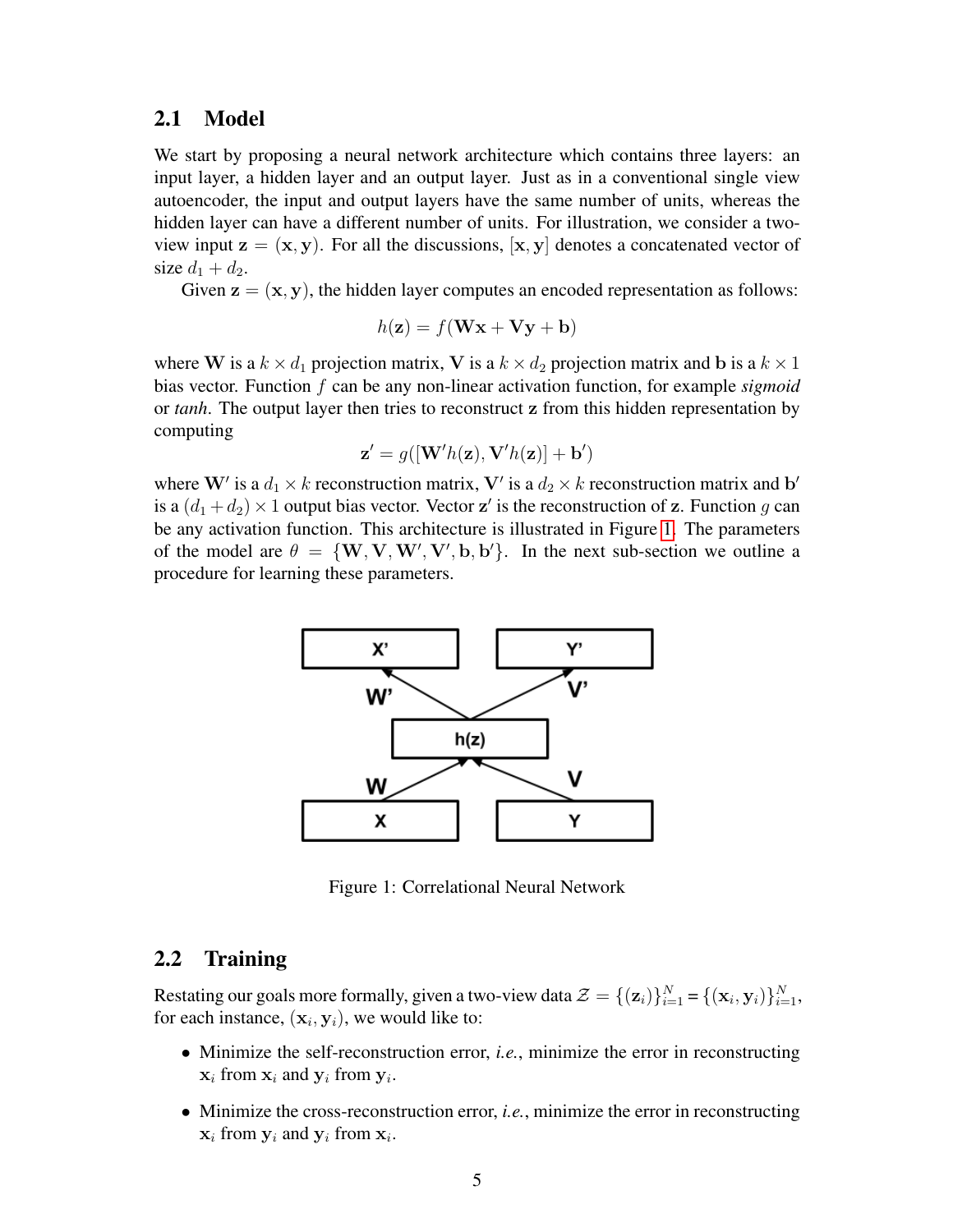• Maximize the correlation between the hidden representations of both views.

We achieved this by finding the parameters  $\theta = \{W, V, W', V', b, b'\}$  which minimize the following objective function:

$$
\mathcal{J}_{\mathcal{Z}}(\theta) = \sum_{i=1}^{N} (L(\mathbf{z}_i, g(h(\mathbf{z}_i))) + L(\mathbf{z}_i, g(h(\mathbf{x}_i))) + L(\mathbf{z}_i, g(h(\mathbf{y}_i)))) - \lambda \operatorname{corr}(h(X), h(Y))
$$

$$
corr(h(X), h(Y)) = \frac{\sum_{i=1}^{N} (h(\mathbf{x}_i) - \overline{h(X)})(h(\mathbf{y}_i) - \overline{h(Y)})}{\sqrt{\sum_{i=1}^{N} (h(\mathbf{x}_i) - \overline{h(X)})^2 \sum_{i=1}^{N} (h(\mathbf{y}_i) - \overline{h(Y)})^2}}
$$

where L is the reconstruction error,  $\lambda$  is the scaling parameter to scale the fourth term with respect to the remaining three terms,  $h(X)$  is the mean vector for the hidden representations of the first view and  $\overline{h(Y)}$  is the mean vector for the hidden representations of the second view. If all dimensions in the input data take binary values then we use cross-entropy as the reconstruction error otherwise we use squared error loss as the reconstruction error. For simplicity, we use the shorthands  $h(\mathbf{x}_i)$  and  $h(\mathbf{y}_i)$  to note the representations  $h((\mathbf{x}_i, 0))$  and  $h((0, \mathbf{y}_i))$  that are based only on a single view<sup>2</sup>. For each data point with 2 views x and y,  $h(\mathbf{x}_i)$  just means that we are computing the hidden representation using only the x-view. Or in other words, in equation  $h(z) = f(Wx + Vy +$ b), we set y=0. So, h(x) = f( Wx+ b).  $h(x) = h(x, 0)$  is not a choice per se, but a notation we are defining.  $h(z)$ ,  $h(x)$  and  $h(y)$  are certainly not guarantied to be identical, though training will gain in making them that way, because of the various reconstruction terms. The correlation term in the objective function is calculated considering the hidden representation as a random vector.

In words, the objective function decomposes as follows. The first term is the usual autoencoder objective function which helps in learning meaningful hidden representations. The second term ensures that both views can be predicted from the shared representation of the first view alone. The third term ensures that both views can be predicted from the shared representation of the second view alone. The fourth term interacts with the other objectives to make sure that the hidden representations are highly correlated, so as to encourage the hidden units of the representation to be shared between views.

We can use stochastic gradient descent (SGD) to find the optimal parameters. For all our experiments, we used mini-batch SGD. The fourth term in the objective function is then approximated based on the statistics of a minibatch. Approximating second order statistics using minibatches for training was also used successfully in the batch normalization training method of [Ioffe & Szegedy](#page-25-4) [\(2015\)](#page-25-4).

The model has four hyperparameters: (i) the number of units in its hidden layer, (ii)  $\lambda$ , (iii) mini-batch size, and (iv) the SGD learning rate. The first hyperparameter is dependent on the specific task at hand and can be tuned using a validation set (exactly as is done by other competing algorithms). The second hyperparameter is only to ensure that the correlation term in the objective function has the same range as the reconstruction errors. This is again easy to approximate based on the given data. The

<span id="page-5-0"></span><sup>&</sup>lt;sup>2</sup>They represent the generic functions  $h_X$  and  $h_Y$  mentioned in the introduction.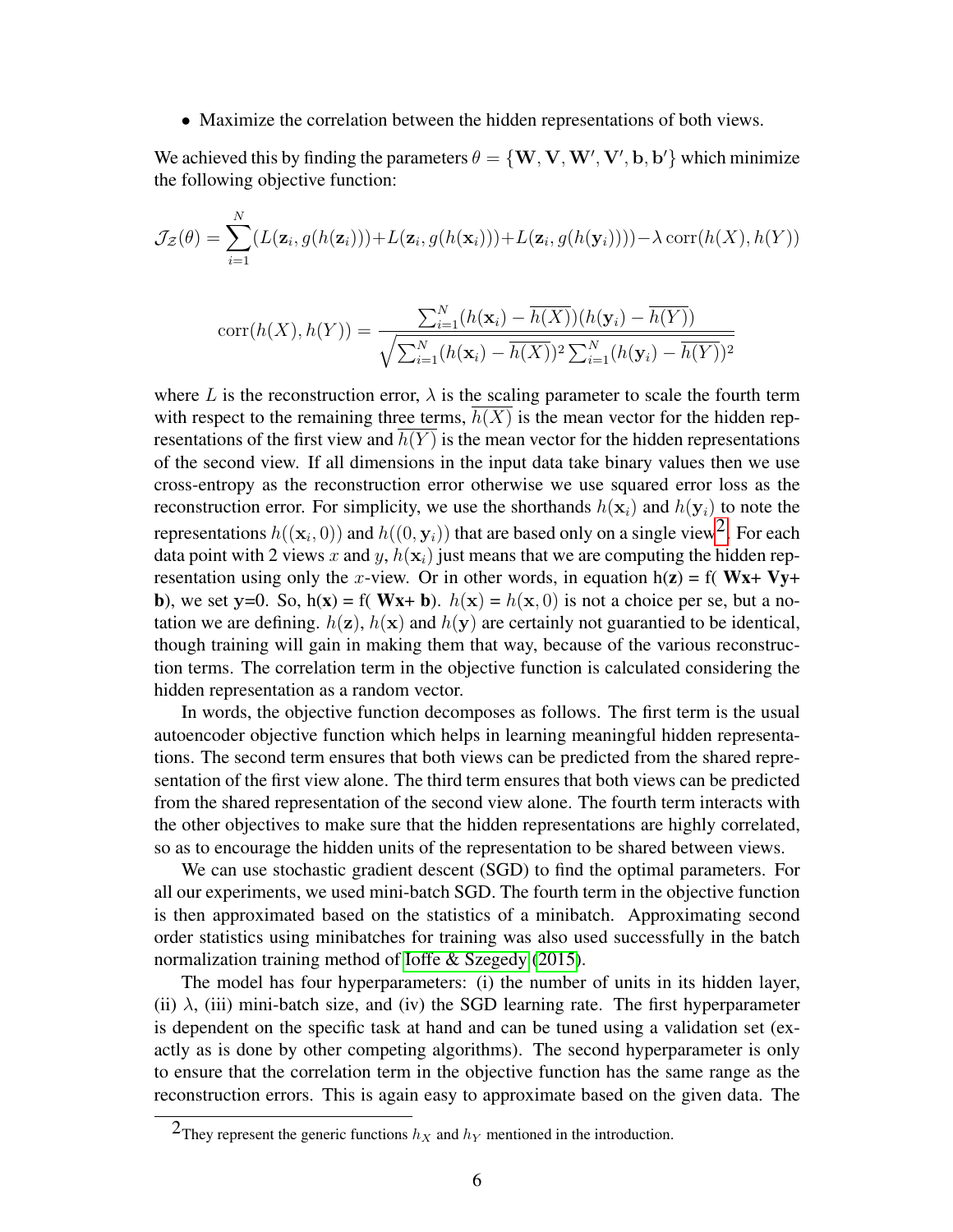third hyperparameter approximates the correlation of the entire dataset and larger minibatches are preferred over smaller mini-batches. The final hyperparameter, the learning rate is common for all neural network based approaches.

Once the parameters are learned, we can use the CorrNet to compute representations of views that can potentially generalize across views. Specifically, given a new data instance for which only one view is available, we can compute its corresponding representation ( $h(x)$ ) if x is observed or  $h(y)$ ) if y is observed) and use it as the new data representation.

#### <span id="page-6-1"></span>2.3 Using additional single view data

In practice, it is often the case that we have abundant single view data and comparatively little two-view data. For example, in the context of text documents from two languages  $(X \text{ and } Y)$ , typically the amount of monolingual (single view) data available in each language is much larger than parallel (two-view) data available between  $X$  and Y . Given the abundance of such single view data, it is desirable to exploit it in order to improve the learned representation. CorrNet can achieve this, by using the single view data to improve the self-reconstruction error as explained below.

Consider the case where, in addition to the data  $\mathcal{Z} = \{(\mathbf{z}_i)\}_{i=1}^N = \{(\mathbf{x}_i, \mathbf{y}_i)\}_{i=1}^N$ , we also have access to the single view data  $\mathcal{X} = \{(\mathbf{x}_i)\}_{i=N+1}^{N_1}$  and  $\mathcal{Y} = \{(\mathbf{y}_i)\}_{i=N+1}^{N_2}$ . Now, during training, in addition to using  $\mathcal Z$  as explained before, we also use  $\mathcal X$  and  $\mathcal Y$ by suitably modifying the objective function so that it matches that of a conventional autoencoder. Specifically, when we have only  $x_i$ , then we could try to minimize

$$
\mathcal{J}_{\mathcal{X}}(\theta) = \sum_{i=N+1}^{N_1} L(\mathbf{x}_i, g(h(\mathbf{x}_i)))
$$

and similarly for  $y_i$ .

In all our experiments, when we have access to all three types of data  $(i.e., X, Y)$  and  $\mathcal{Z}$ ), we construct 3 sets of mini-batches by sampling data from  $\mathcal{X}, \mathcal{Y}$  and  $\mathcal{Z}$  respectively. We then feed these mini-batches in random order to the model and perform a gradient update based on the corresponding objective function.

# <span id="page-6-0"></span>3 Deep Correlational Neural Networks

An obvious extension for CorrNets is to allow for multiple hidden layers. The main motivation for having such Deep Correlational Neural Networks is that a better correlation between the views of the data might be achievable by more non-linear representations.

We use the following procedure to train a Deep CorrNet.

- 1. Train a shallow CorrNet with the given data (see step-1 in Figure [2\)](#page-7-0). At the end of this step, we have learned the parameters  $W$ ,  $V$  and  $b$ .
- 2. Modify the CorrNet model such that the first input view connects to a hidden layer using weights W and bias b. Similarly connect the second view to a hidden layer using weights  $V$  and bias  $b$ . We have now decoupled the common hidden layer for each view (see step-2 in Figure [2\)](#page-7-0).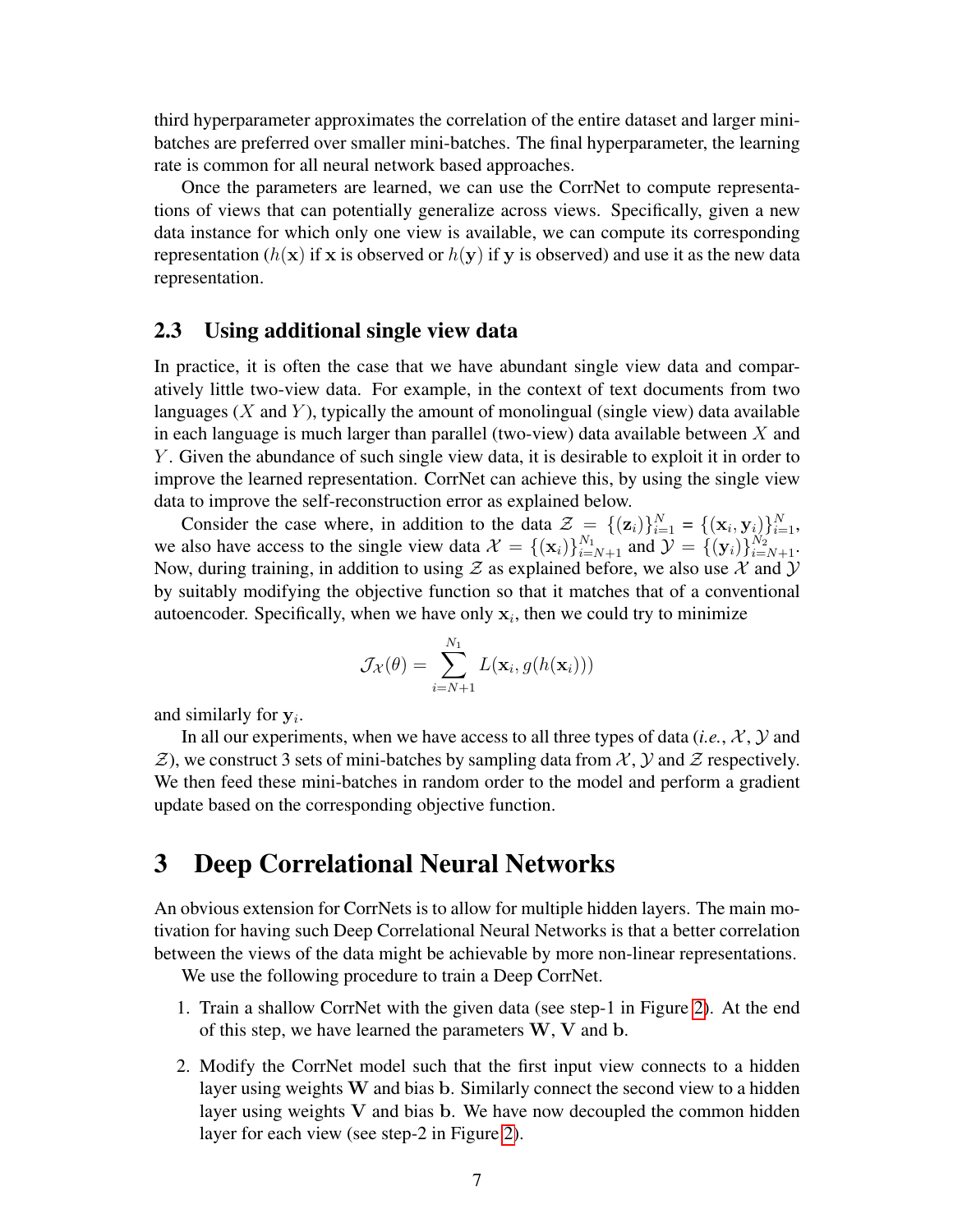- 3. Add a new common hidden layer which takes its input from the hidden layers created at step 2. We now have a CorrNet which is one layer deeper (see step-3 in Figure [2\)](#page-7-0).
- 4. Train the new Deep CorrNet on the same data.
- 5. Repeat steps 2, 3 and 4, for as many hidden layers as required.



<span id="page-7-0"></span>Figure 2: Stacking CorrNet to create Deep Correlartional Neural Network.

We would like to point out that we could have followed the procedure described in [Chandar et al.](#page-24-0) [\(2013\)](#page-24-0) for training Deep CorrNet. In [Chandar et al.](#page-24-0) [\(2013\)](#page-24-0), they learn deep representation for each view separately and use it along with a shallow CorrNet to learn a common representation. However, feeding non-linear deep representations to a shallow CorrNet makes it harder to train the CorrNet. Also, we chose not to use the deep training procedure described in [Ngiam et al.](#page-26-0) [\(2011\)](#page-26-0) since the objective function used by them during pre-training and training is different. Specifically, during pretraining the objective is to minimize self reconstruction error whereas during training the objective is to minimize both self and cross reconstruction error. In contrast, in the stacking procedure outlined above, the objectives during training and pre-training are aligned.

Our current training procedure for deep CorrNet is similar to greedy layerwise pretraining of deep autoencoders. We believe that this procedure is more faithful to the global training objective of Corrnet and it works well. We do not have strong empirical evidence that this is superior to other methods such as the one described in [Chandar](#page-24-0) [et al.](#page-24-0) [\(2013\)](#page-24-0) and [Ngiam et al.](#page-26-0) [\(2011\)](#page-26-0). When we have less parallel data, using method described in [Chandar et al.](#page-24-0) [\(2013\)](#page-24-0) makes more sense and each method has its own advantages. We leave a detailed comparison of these different alternatives of Deep CorrNet as future work.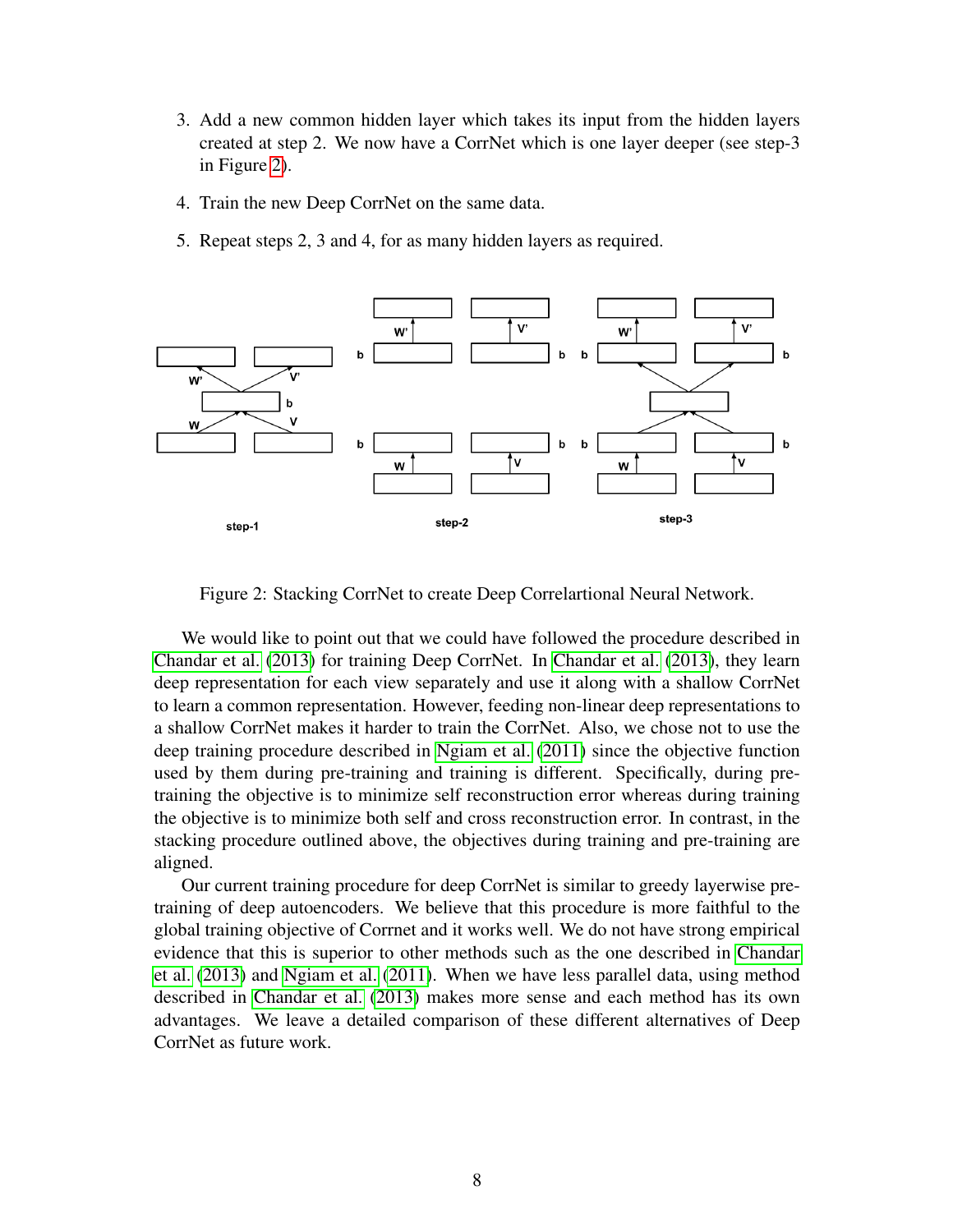## <span id="page-8-0"></span>4 Related Models

In this section, we describe other related models for common representation learning. We restrict our discussion to CCA based methods and Neural Network based methods only.

Canonical Correlation Analysis (CCA) [\(Hotelling, 1936\)](#page-25-2) and its variants, such as regularized CCA [\(Vinod, 1976;](#page-26-3) [Nielsen et al., 1998;](#page-26-4) [Cruz-Cano & Lee, 2014\)](#page-24-4) are the de-facto approaches used for learning common representation for two different views in the literature [\(Udupa & Khapra, 2010;](#page-26-2) [Dhillon et al., 2011\)](#page-24-3). Kernel CCA [\(Akaho,](#page-24-5) [2001;](#page-24-5) [Hardoon et al., 2004\)](#page-24-6) which is another variant of CCA uses the standard kernel trick to find pairs of non-linear projections of the two views. Deep CCA, a deep version of CCA is also introduced in [\(Andrew et al., 2013\)](#page-24-2). One issue with CCA is that it is not easily scalable. Even though there are several works on scaling CCA (see [\(Lu & Foster, 2014\)](#page-25-3)), they are all approximations to CCA and hence lead to a decrease in the performance. Also is not very trivial to extend CCA to multiple views. However there are some recent work along this line [\(Tenenhaus & Tenenhaus, 2011;](#page-26-5) [Luo](#page-25-5) [et al., 2015\)](#page-25-5) which require complex computations. Lastly, conventional CCA based models can work only with parallel data. However, in real life situations, parallel data is costly when compared to single view data. The inability of CCA to leverage such single view data acts as a drawback in many real world applications. Representation Constrained CCA (RCCCA) [\(Mishra, 2009\)](#page-25-6) is one such model which can benefit from both single view data and multiview data. It effectively uses a weighted combination of PCA (for single view) and CCA (for two views) by minimizing self-reconstruction errors and maximizing correlation. CorrNet, in contrast, minimizes both self and cross reconstruction error while maximizing correlation. RCCCA can also be considered as a linear version of DCCAE proposed in [Wang et al.](#page-26-1) [\(2015\)](#page-26-1).

[Hsieh](#page-25-7) [\(2000\)](#page-25-7) is one of the earliest Neural Network based model for nonlinear CCA. This method uses three feedforward neural networks. The first neural network is a double-barreled architecture where two networks project the views to a single unit such that the projections are maximally correlated. This network is first trained to maximize the correlation. Then the inverse mapping for each view is learnt from the corresponding canonical covariate representation by minimizing the reconstruction error. There are clear differences between this Neural CCA model and CorrNet. First, CorrNet is a single neural network which is trained with a single objective function while Neural CCA has three networks trained with different objective functions. Second, Neural CCA does only correlation maximization and self-reconstruction, whereas CorrNet does correlation maximization, self-reconstruction and cross-reconstruction, all at the same time.

Multimodal Autoencoder (MAE) [\(Ngiam et al., 2011\)](#page-26-0) is another Neural Network based CRL approach. Even though the architecture of MAE is similar to that of Corr-Net there are clear differences in the training procedure used by the two. Firstly, MAE only aims to minimize the following three errors: (i) error in reconstructing  $z_i$  from  $x_i$  $(E_1)$ , (ii) error in reconstructing  $z_i$  from  $y_i$  ( $E_2$ ) and (iii) error in reconstructing  $z_i$  from  $z_i$  ( $E_3$ ). More specifically, unlike the fourth term in our objective function, the objective function used by MAE does not contain any term which forces the network to learn correlated common representations. Secondly, there is a difference in the manner in which these terms are considered during training. Unlike CorrNet, MAE only considers one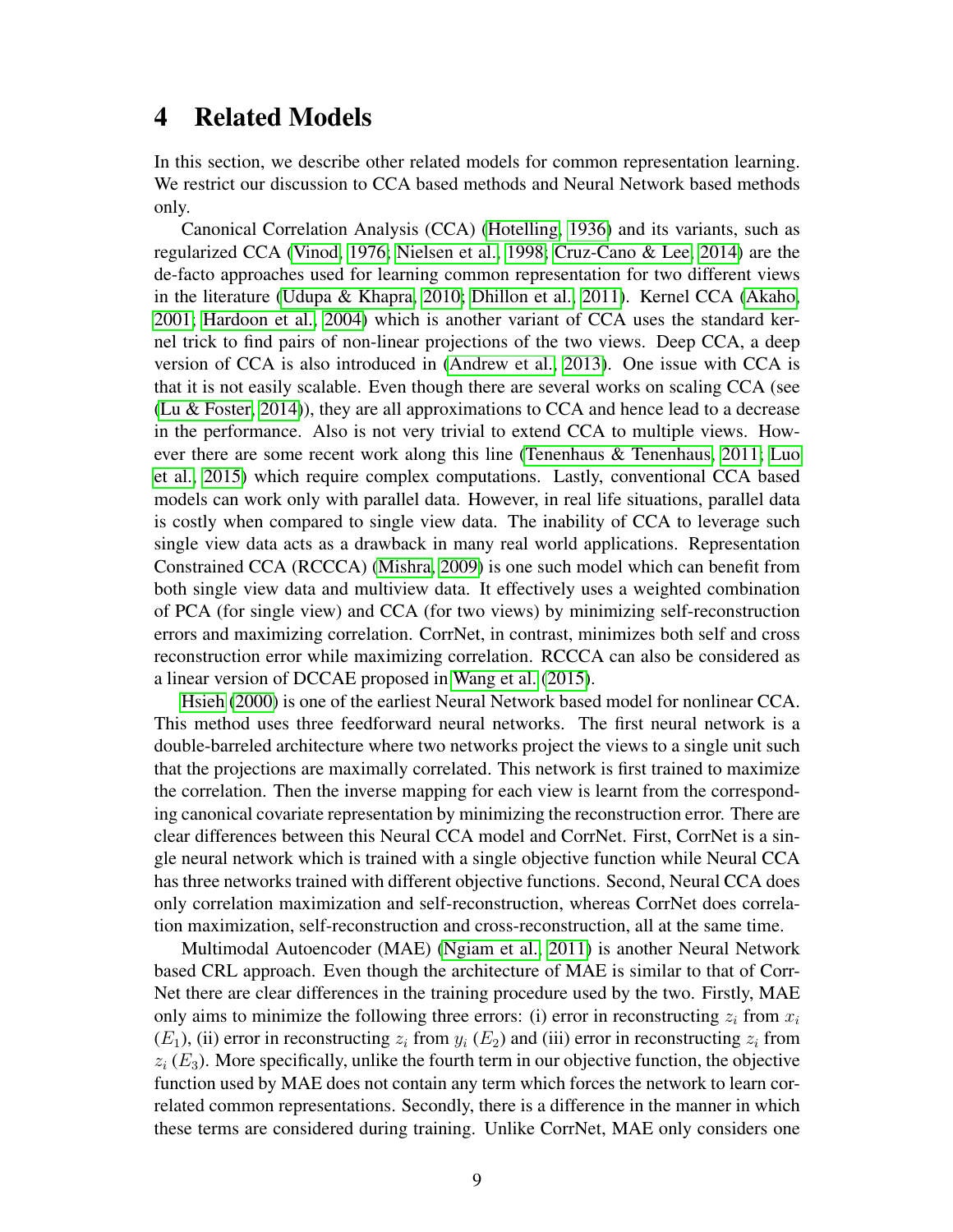of the above terms at a time. In other words, given an instance  $z_i = (x_i, y_i)$  it first tries to minimize  $E_1$  and updates the parameters accordingly. It then tries to minimize  $E_2$ followed by  $E_3$ . Empirically, we observed that a training procedure which considers all three loss terms together performs better than the one which considers them separately (Refer Section 5.5).

Deep Canonical Correlation Analysis (DCCA) [\(Andrew et al., 2013\)](#page-24-2) is a recently proposed Neural Network approach for CCA. DCCA employs two deep networks, one per view. The model is trained in such a way that the final layer projections of the data in both the views are maximally correlated. DCCA maximizes only correlation whereas CorrNet maximizes both, correlation and reconstruction ability. Deep Canonically Correlated Auto Encoders (DCCAE) [\(Wang et al., 2015\)](#page-26-1) (developed in parallel with our work) is an extension of DCCA which considers self reconstruction and correlation. Unlike CorrNet it does not consider cross-reconstruction.

# <span id="page-9-0"></span>5 Analysis of Correlational Neural Networks

In this section, we perform a set of experiments to compare CorrNet, CCA [\(Hotelling,](#page-25-2) [1936\)](#page-25-2), Kernel CCA (KCCA) [\(Akaho, 2001\)](#page-24-5) and MAE [\(Ngiam et al., 2011\)](#page-26-0) based on:

- ability to reconstruct a view from itself
- ability to reconstruct one view given the other
- ability to learn correlated common representations for the two views
- usefulness of the learned common representations in transfer learning.

For CCA, we used a C++ library called *dlib* [\(King, 2009\)](#page-25-8). For KCCA, we used an implementation provided by the authors of [\(Arora & Livescu, 2012\)](#page-24-7). We implemented CorrNet and MAE using Theano [\(Bergstra et al., 2010\)](#page-24-8).

### <span id="page-9-1"></span>5.1 Data Description

We used the standard MNIST handwritten digits image dataset for all our experiments. This data consists of 60,000 train images and 10,000 test images. Each image is a 28  $*$ 28 matrix of pixels; each pixel representing one of 256 grayscale values. We treated the left half of the image as one view and the right half of the image as another image. Thus each view contains  $14 \times 28 = 392$  dimensions. We split the train images into two sets. The first set contains 50,000 images and is used for training. The second set contains 10,000 images and is used as a validation set for tuning the hyper-parameters of the four models described above.

## 5.2 Performance of Self and Cross Reconstruction

Among the four models listed above, only CorrNets and MAE have been explicitly trained to construct a view from itself as well as from the other view. So, in this subsection, we consider only these two models. Table [1](#page-10-0) shows the Mean Squared Errors (MSEs) for self and cross reconstruction when the left half of the image is used as input.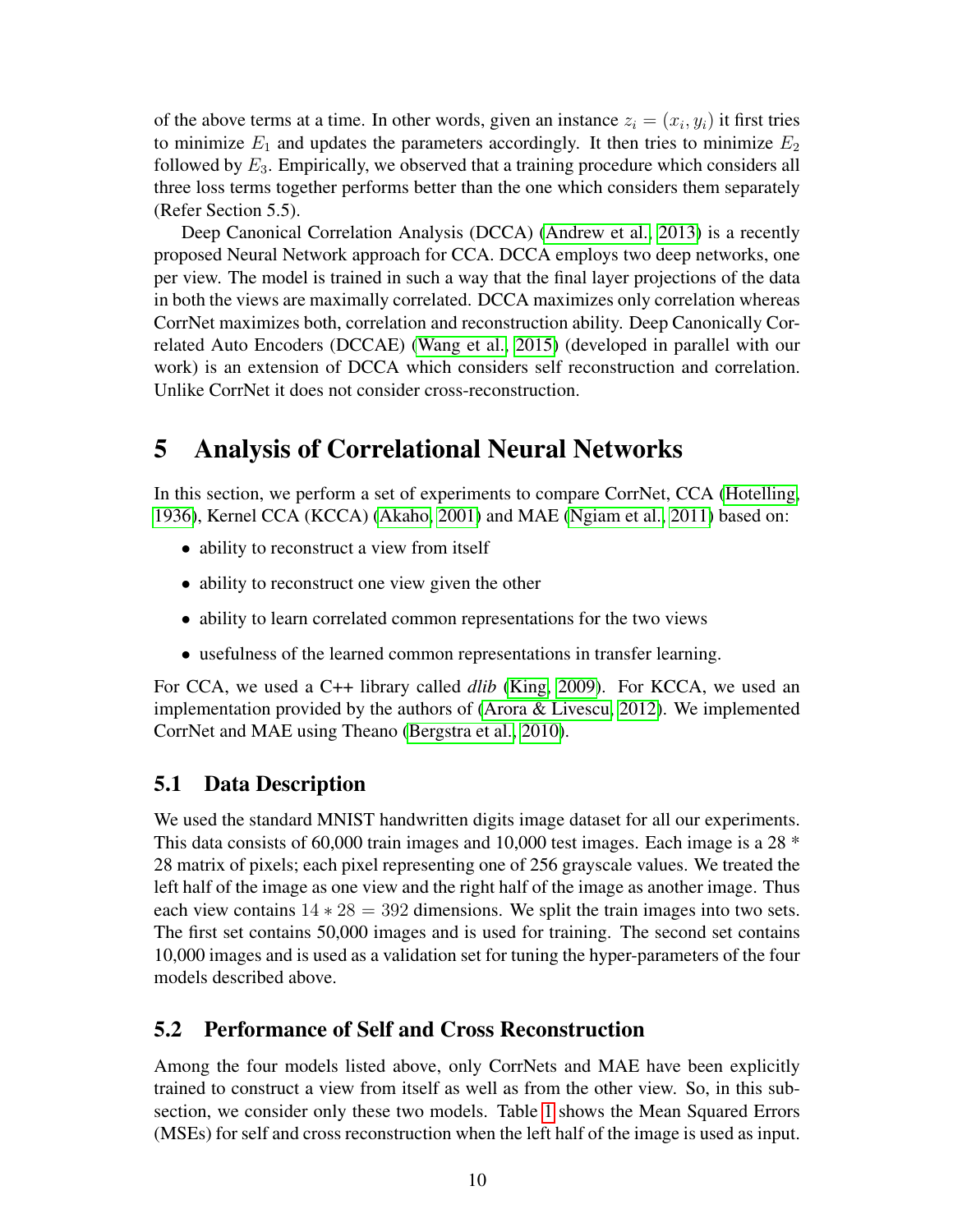<span id="page-10-0"></span>

| <b>Model</b> |     | MSE for self reconstruction   MSE for cross reconstruction |
|--------------|-----|------------------------------------------------------------|
| CorrNet      | 3.6 |                                                            |
| MAE          | 2.1 |                                                            |

Table 1: Mean Squared Error for CorrNet and MAE for self reconstruction and cross reconstruction

The above table suggests that CorrNet has a higher self reconstruction error and almost the same cross reconstruction error as that of MAE. This is because unlike MAE, in CorrNet, the emphasis is on maximizing the correlation between the common representations of the two views. This goal captured by the fourth term in the objective function obviously interferes with the goal of self reconstruction. As we will see in the next sub-section, the embeddings learnt by CorrNet for the two views are better correlated even though the self-reconstruction error is sacrificed in the process.

Figure [3](#page-10-1) shows the reconstruction of the right half from the left half for a few sample images. The figure reiterates our point that both CorrNet and MAE are equally good at cross reconstruction.

<span id="page-10-1"></span>

|  | 012012                              |  |  |  |
|--|-------------------------------------|--|--|--|
|  | $3$ $4$ $5$ $3$ $4$ $8$ $3$ $4$ $8$ |  |  |  |
|  | 678678678                           |  |  |  |

Figure 3: Reconstruction of right half of the image given the left half. First block shows the original images, second block shows images where the right half is reconstructed by CorrNet and the third block shows images where the right half is reconstructed by MAE.

### 5.3 Correlation between representations of two views

As mentioned above, in CorrNet we emphasize on learning highly correlated representations for the two views. To show that this is indeed the case, we follow [\(Andrew et al.,](#page-24-2) [2013\)](#page-24-2) and calculate the total/sum correlation captured in the 50 dimensions of the common representations learnt by the four models described above. The training, validation and test sets used for this experiment were as described in section [5.1.](#page-9-1) The results are reported in Table [2.](#page-11-0)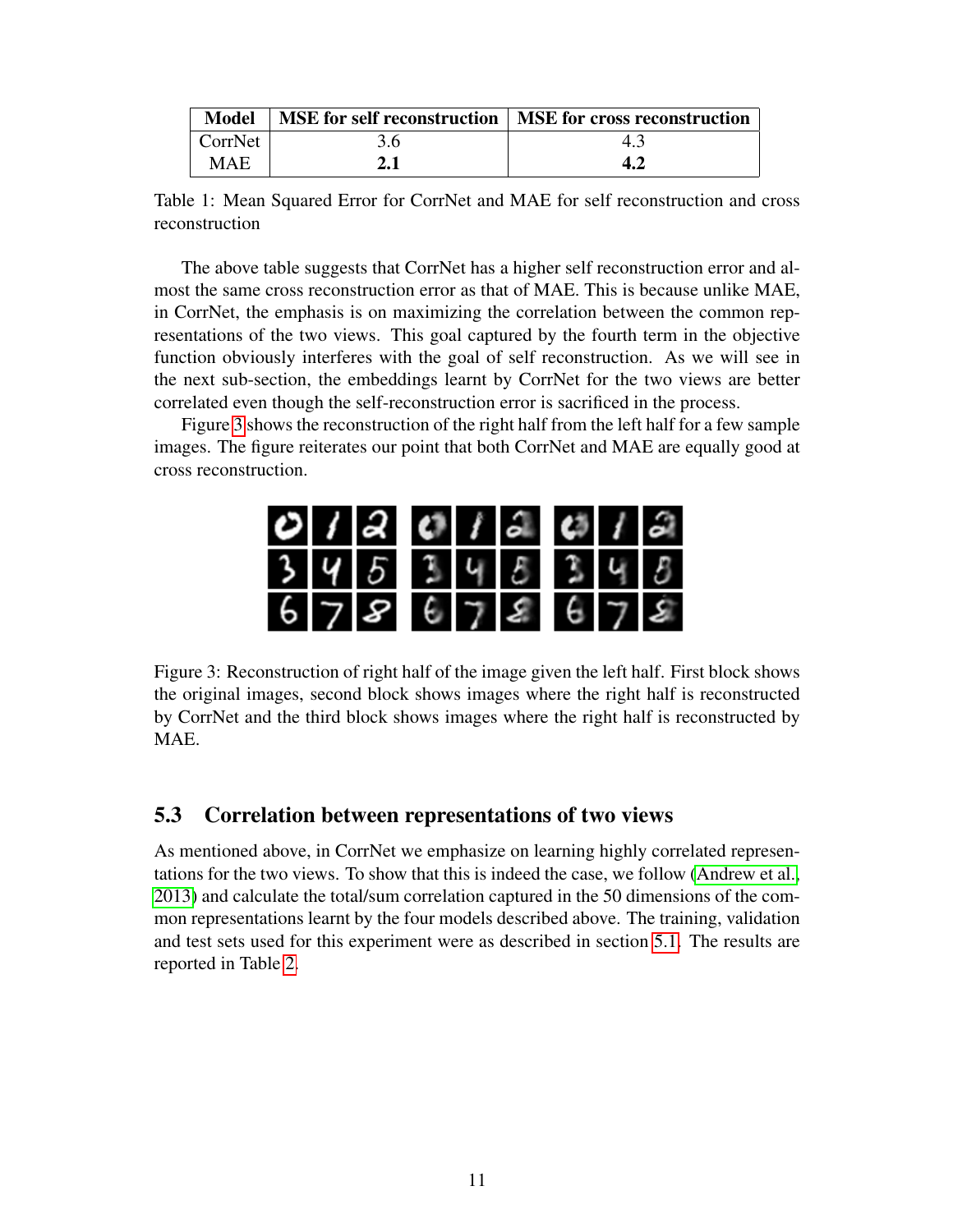| Model       | <b>Sum Correlation</b> |
|-------------|------------------------|
| CCA         | 17.05                  |
| <b>KCCA</b> | 30.58                  |
| <b>MAE</b>  | 24.40                  |
| CorrNet     | 45.47                  |

<span id="page-11-0"></span>Table 2: Sum/Total correlation captured in the 50 dimensions of the common representations learned by different models using MNIST data.

The total correlation captured in the 50 dimensions learnt by CorrNet is clearly better than that of the other models.

Next, we check whether this is indeed the case when we change the number of dimensions. For this, we varied the number of dimensions from 5 to 80 and plotted the sum correlation for each model (see Figure [4\)](#page-11-1). For all the models, we tuned the hyperparameters for  $dim = 50$  and used the same hyper-parameters for all dimensions.





<span id="page-11-1"></span>Again, we see that CorrNet clearly outperforms the other models. CorrNet thus achieves its primary goal of producing correlated embeddings with the aim of assisting transfer learning.

### 5.4 Transfer Learning across views

To demonstrate transfer learning, we take the task of predicting digits from only one half of the image. We first learn a common representation for the two views using 50,000 images from the MNIST training data. For each training instance, we take only one half of the image and compute its 50 dimensional common representation using one of the models described above. We then train a classifier using this representation. For each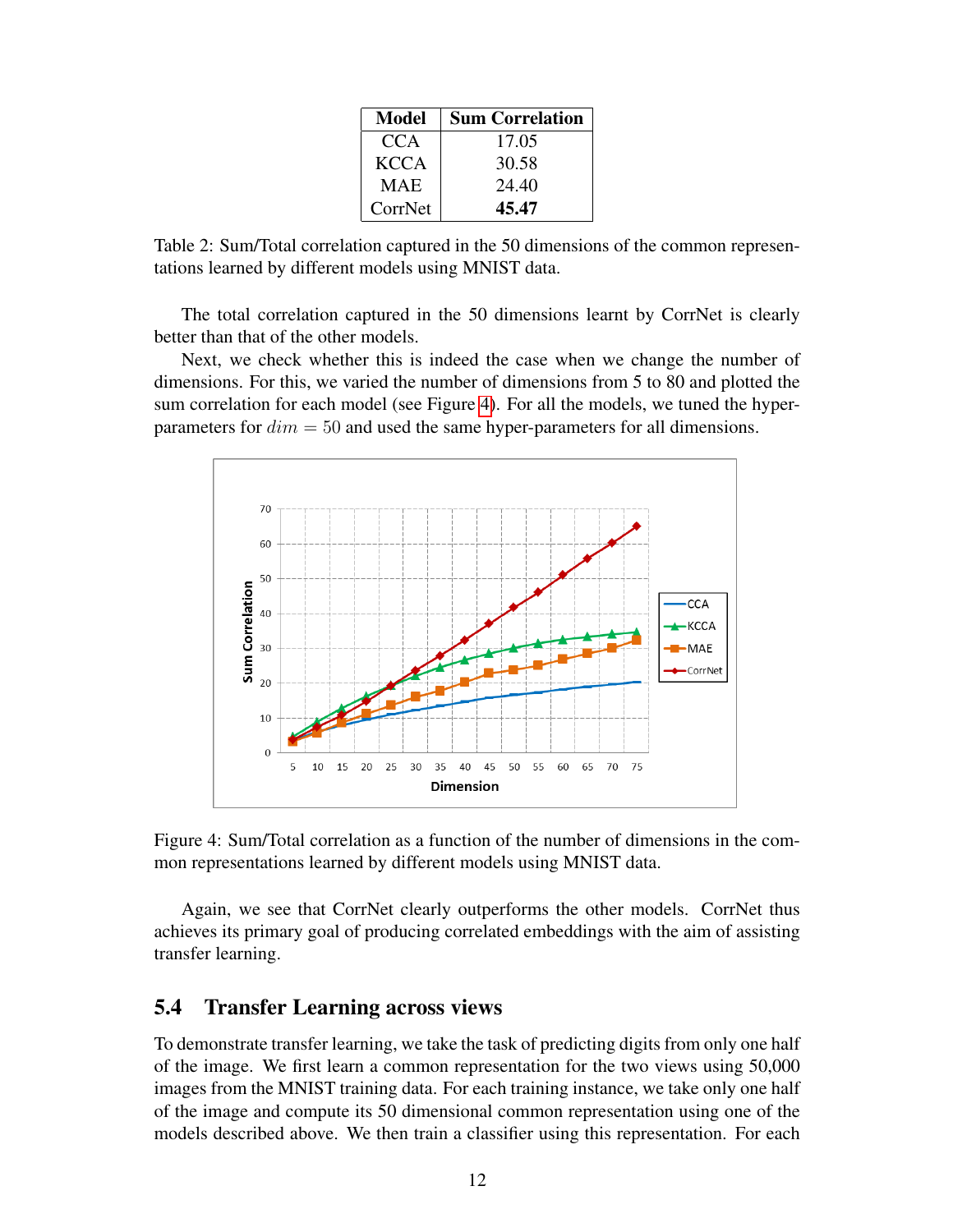test instance, we consider only the other half of the image and compute its common representation. We then feed this representation to the classifier for prediction. We use the linear SVM implementation provided by [\(Pedregosa et al., 2011\)](#page-26-6) as the classifier for all our experiments. For all the models considered in this experiment, representation learning is done using 50,000 train images and the best hyperparameters are chosen using the 10,000 images from the validation set. With the chosen model, we report 5-fold cross validation accuracy using 10,000 images available in the standard test set of MNIST data. We report accuracy for two settings (i) Left to Right (training on left view, testing on right view) and (ii) Right to Left (training on right view, testing on left view).

| <b>Model</b> | Left to Right | <b>Right to Left</b> |
|--------------|---------------|----------------------|
| <b>CCA</b>   | 65.73         | 65.44                |
| <b>KCCA</b>  | 68.1          | 75.71                |
| <b>MAE</b>   | 64.14         | 68.88                |
| CorrNet      | 77.05         | 78.81                |
| Single view  | 81.62         | 80.06                |

Table 3: Transfer learning accuracy using the representations learned using different models on the MNIST dataset.

Single view corresponds to the classifier trained and tested on same view. This is the upper bound for the performance of any transfer learning algorithm. Once again, we see that CorrNet performs significantly better than the other models. To verify that this holds even when we decrease the data for learning common representation to 10000 images. The results as reported in Table [4](#page-12-0) show that even with less data, CorrNet perform betters than other models.

| <b>Model</b> | Left to Right | <b>Right to Left</b> |
|--------------|---------------|----------------------|
| <b>CCA</b>   | 66.13         | 66.71                |
| <b>KCCA</b>  | 70.68         | 70.83                |
| <b>MAE</b>   | 68.69         | 72.54                |
| CorrNet      | 76.6          | 79.51                |
| Single view  | 81.62         | 80.06                |

<span id="page-12-0"></span>Table 4: Transfer learning accuracy using the representations learned using different models trained with 10000 instances from the MNIST dataset.

### 5.5 Relation with MAE

At the face of it, it may seem that both CorrNet and MAE differ only in their objective functions. Specifically, if we remove the last correlation term from the objective function of CorrNet then it would become equivalent to MAE. To verify this, we conducted experiments using both MAE and CorrNet without the last term (say CorrNet(123)). When using SGD to train the networks, we found that the performance is almost similar. However, when we use some advanced optimization technique like RMSProp, CorrNet(123) starts performing better than MAE. The results are reported in Table [5.](#page-13-0)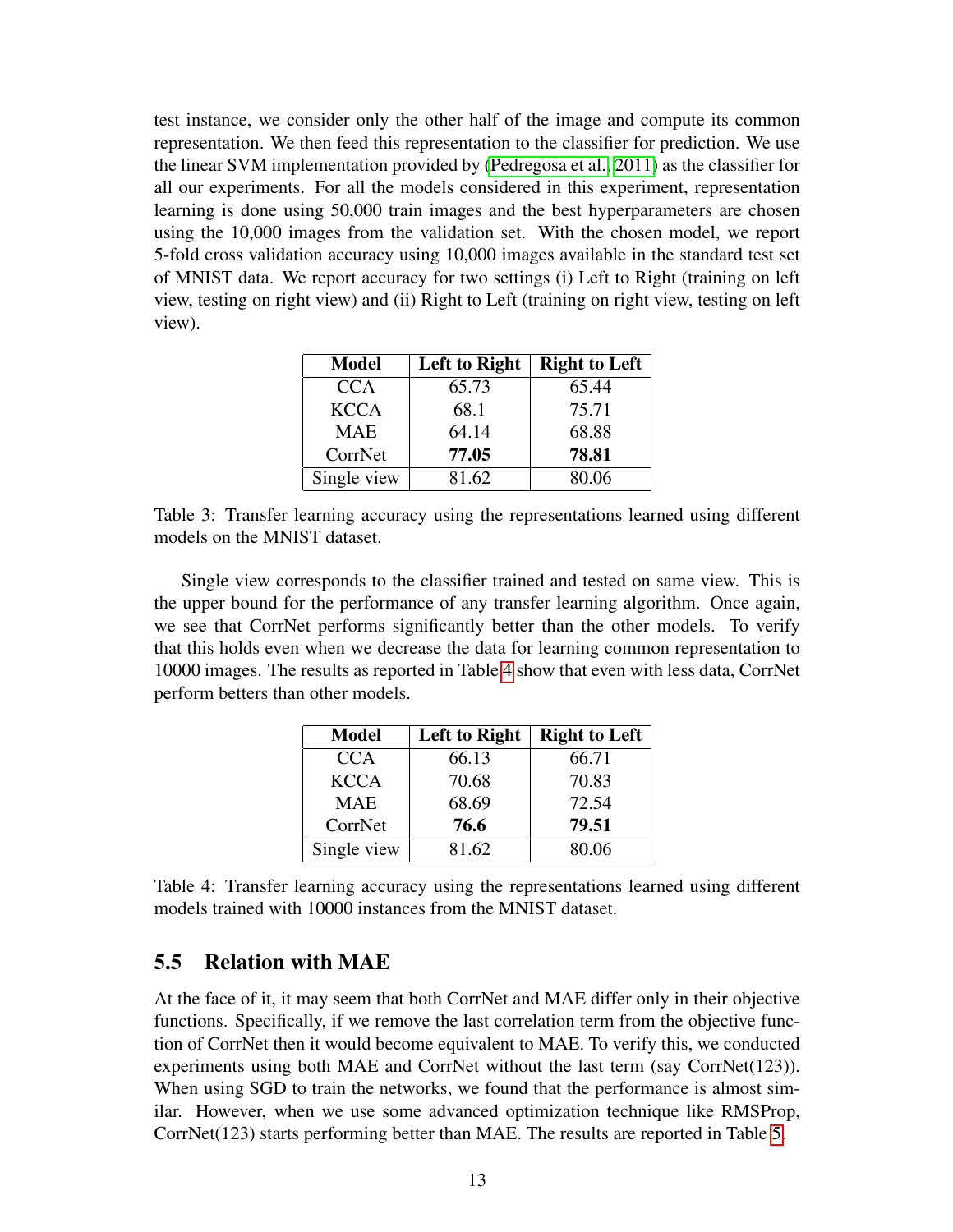| <b>Model</b> | Optimization | Left to Right | <b>Right to Left</b> |
|--------------|--------------|---------------|----------------------|
| <b>MAE</b>   | SGD          | 63.9          | 67.98                |
| CorrNet(123) | <b>SGD</b>   | 63.89         | 67.93                |
| <b>MAE</b>   | RMSProp      | 64.14         | 68.88                |
| CorrNet(123) | RMSProp      | 67.82         | 72.13                |

Table 5: Results for transfer learning across views

<span id="page-13-0"></span>This experiment sheds some light on why CorrNet is better than MAE. Even though the objective of MAE and CorrNet $(123)$  is same, MAE tries to solve it in a stochastic way which adds more noise. However, CorrNet(123) performs better since it is actually working on the combined objective function and not the stochastic version (one term at a time) of it.

#### 5.6 Analysis of Loss Terms

The objective function defined in Section [2.2](#page-4-1) has the following four terms:

•  $L_1 = \sum_{i=1}^{N} L(\mathbf{z}_i, g(h(\mathbf{z}_i)))$ 

• 
$$
L_2 = \sum_{i=1}^N L(\mathbf{z}_i, g(h(\mathbf{x}_i)))
$$

• 
$$
L_3 = \sum_{i=1}^N L(\mathbf{z}_i, g(h(\mathbf{y}_i)))
$$

•  $L_4 = \lambda \text{ corr}(h(X), h(Y))$ 

In this section, we analyze the importance of each of these terms in the loss function. For this, during training, we consider different loss functions which contain different combinations of these terms. In addition, we consider four more loss terms for our analysis.

- $L_5 = \sum_{i=1}^{N} L(\mathbf{y}_i, g(h(\mathbf{x}_i)))$
- $L_6 = \sum_{i=1}^{N} L(\mathbf{x}_i, g(h(\mathbf{y}_i)))$
- $L_7 = \sum_{i=1}^{N} L(\mathbf{x}_i, g(h(\mathbf{x}_i)))$
- $L_8 = \sum_{i=1}^{N} L(\mathbf{y}_i, g(h(\mathbf{y}_i)))$

where L5 and L6 essentially capture the loss in reconstructing only one view (say,  $x_i$ ) from the other view  $(y_i)$  while L7 and L8 capture the loss in self reconstruction.

For this, we first learn common representations using different loss functions as listed in the first column of Table [6.](#page-14-1) We then repeated the transfer learning experiments using common representations learned from each of these models. For example, the sixth row in the table shows the results when the following loss function is used for learning the common representations.

$$
\mathcal{J}_{\mathcal{Z}}(\theta) = L_1 + L_2 + L_3 + L_4
$$

which is the same as that used in CorrNet.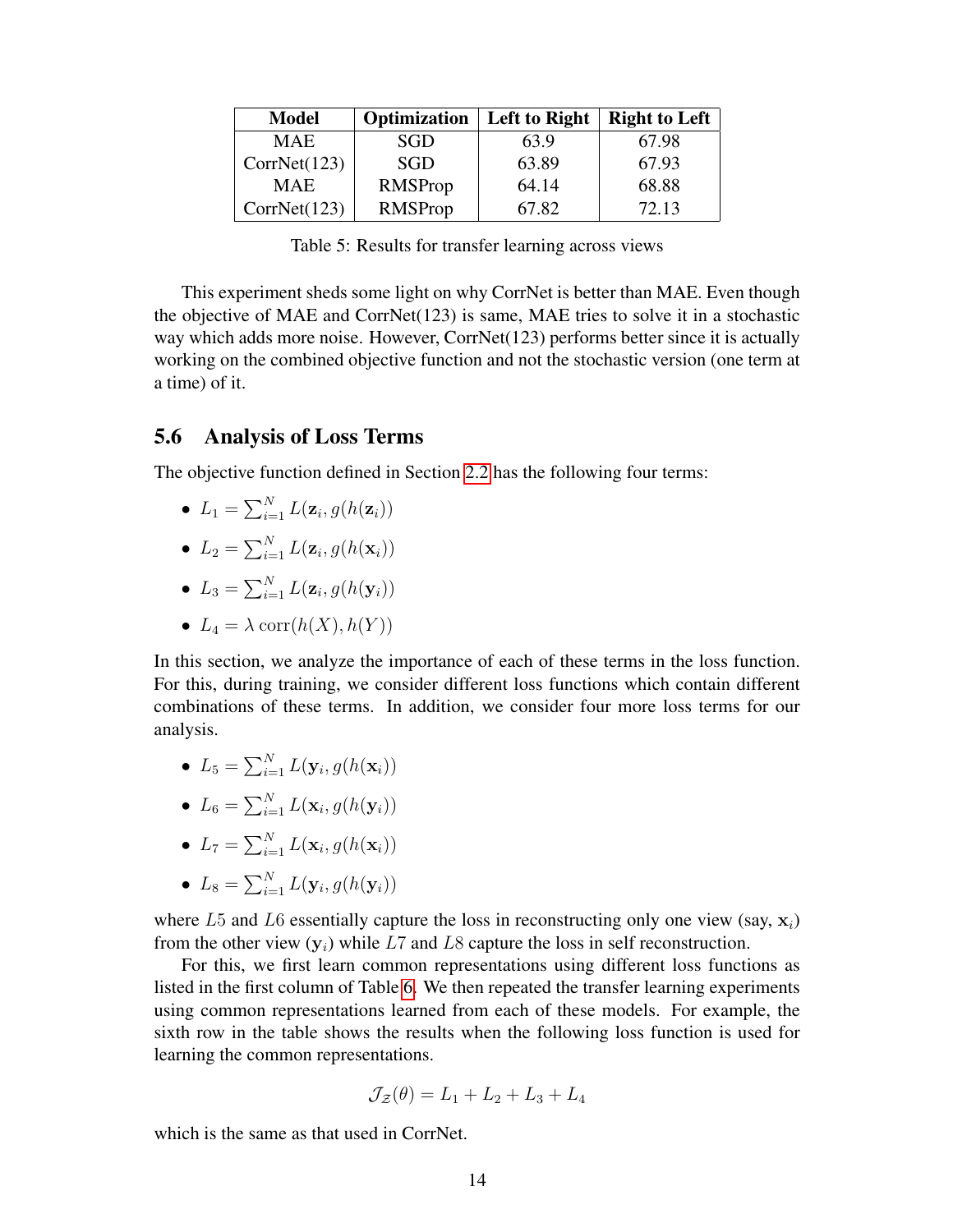| Loss function used for training | Left to Right | <b>Right to Left</b> |
|---------------------------------|---------------|----------------------|
| $L_1$                           | 24.59         | 22.56                |
| $L_1 + L_4$                     | 65.9          | 67.54                |
| $L_2 + L_3$                     | 71.54         | 75                   |
| $L_2 + L_3 + L_4$               | 76.54         | 80.57                |
| $L_1 + L_2 + L_3$               | 67.82         | 72.13                |
| $L_1 + L_2 + L_3 + L_4$         | 77.05         | 78.81                |
| $L_5 + L_6$                     | 35.62         | 32.26                |
| $L_5 + L_6 + L_4$               | 62.05         | 63.49                |
| $L_7 + L_8$                     | 10.26         | 10.33                |
| $L_7 + L_8 + L_4$               | 73.03         | 76.08                |

<span id="page-14-1"></span>Table 6: Comparison of the performance of transfer learning with representations learned using different loss functions.

Each even numbered row in the table reports the performance when the correlation term  $(L_4)$  was used in addition to the other terms in the row immediately before it. A pair-wise comparison of the numbers in each even numbered row with the row immediately above it suggests that the correlation term  $(L_4)$  in the loss function clearly produces representations which lead to better transfer learning.

# <span id="page-14-0"></span>6 Experiments using Deep Correlational Neural Network

In this section, we evaluate the performance of the deep extension of CorrNet. Having already compared with MAE in the previous section, we focus our evaluation here on a comparison with DCCA [\(Andrew et al., 2013\)](#page-24-2). All the models were trained using 10000 images from the MNIST training dataset and we computed the sum correlation and transfer learning accuracy for each of these models. For transfer learning, we use the linear SVM implementation provided by [\(Pedregosa et al., 2011\)](#page-26-6) for all our experiments and do 5-fold cross validation using 10000 images from MNIST test data. We report results for two settings (i) Left to Right (training on left view, testing on right view) and (ii) Right to Left (training on right view, testing on left view). These results are summarized in Table [7.](#page-14-2) In this Table, model- $x-y$  means a model with x units in the first hidden layer and y units in second hidden layer. For example, CorrNet-500-300-50 is a Deep CorrNet with three hidden layers containing 500, 300 and 50 units respectively. The third layer containing 50 units is used as the common representation.

| <b>Model</b>       | <b>Sum Correlation</b> | Left to Right | <b>Right to Left</b> |
|--------------------|------------------------|---------------|----------------------|
| $CorrNet-500-50$   | 47.21                  | 77.68         | 77.95                |
| DCCA-500-50        | 33.00                  | 66.41         | 64.65                |
| CorrNet-500-300-50 | 45.634                 | 80.46         | 80.47                |
| DCCA-500-500-50    | 33.77                  | 70.06         | 72.43                |

<span id="page-14-2"></span>Table 7: Comparison of sum correlation and transfer learning performance of different deep models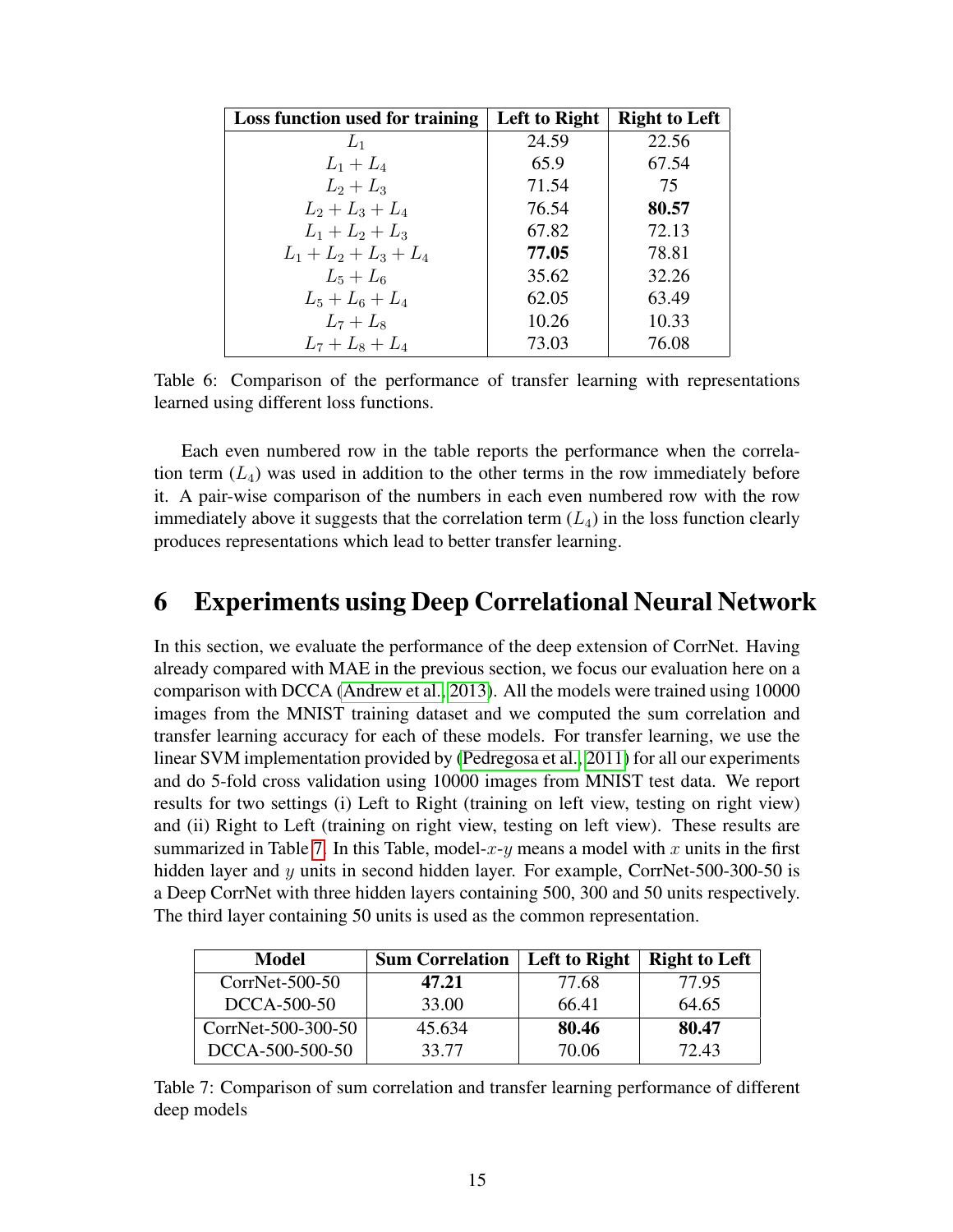Both the Deep CorrNets (CorrNet-500-50 and CorrNet-500-300-50) clearly perform better than the corresponding DCCA. We notice that for both the transfer learning tasks, the 3-layered CorrNet (CorrNet-500-300-50) performs better than the 2-layered Corr-Net (CorrNet-500-50) but the sum correlation of the 2-layered CorrNet is better than that of the 3-layered CorrNet.

# <span id="page-15-0"></span>7 Cross Language Document Classification

In this section, we will learn bilingual word representations using CorrNet and use these representations for the task of cross language document classification. We experiment with three language pairs and show that our approach achieves state-of-the-art performance.

Before we discuss bilingual word representations let us consider the task of learning word representations for a single language. Consider a language  $X$  containing  $d$  words in its vocabulary. We represent a sentence in this language using a binary bag-of-words representation x. Specifically, each dimension  $x_i$  is set to 1 if the  $i<sup>th</sup>$  vocabulary word is present in the sentence,  $0$  otherwise. We wish to learn a  $k$ -dimensional vectorial representation of each word in the vocabulary from a training set of sentence bags-ofwords  $\{\mathbf x_i\}_{i=1}^N$ .

We propose to achieve this by using a CorrNet which works with only a single view of the data (see section [2.3\)](#page-6-1). Effectively, one can view a CorrNet as encoding an input bag-of-words x as the sum of the columns in W corresponding to the words that are present in x, followed by a non-linearity. Thus, we can view  $W$  as a matrix whose columns act as vector representations (embeddings) for each word.

Let's now assume that for each sentence bag-of-words x in some source language X, we have an associated bag-of-words y for this sentence translated in some target language Y by a human expert. Assuming we have a training set of such  $(x, y)$  pairs, we'd like to learn representations in both languages that are aligned, such that pairs of translated words have similar representations. The CorrNet can allow us to achieve this. Indeed, it will effectively learn word representations (the columns of  $W$  and  $V$ ) that are not only informative about the words present in sentences of each language, but will also ensure that the representations' space is aligned between language, as required by the cross-view reconstruction terms and the correlation term.

Note that, since the binary bags-of-words are very high-dimensional (the dimensionality corresponds to the size of the vocabulary, which is typically large), reconstructing each binary bag-of-word will be slow. Since we will later be training on millions of sentences, training on each individual sentence bag-of-words will be expensive. Thus, we propose a simple trick, which exploits the bag-of-words structure of the input. Assuming we are performing mini-batch training (where a mini-batch contains a list of the bags-of-words of adjacent sentences), we simply propose to merge the bags-of-words of the mini-batch into a single bag-of-words and perform an update based on that merged bag-of-words. The resulting effect is that each update is as efficient as in stochastic gradient descent, but the number of updates per training epoch is divided by the minibatch size. As we'll see in the experimental section, this trick produces good word representations, while sufficiently reducing training time. We note that, additionally,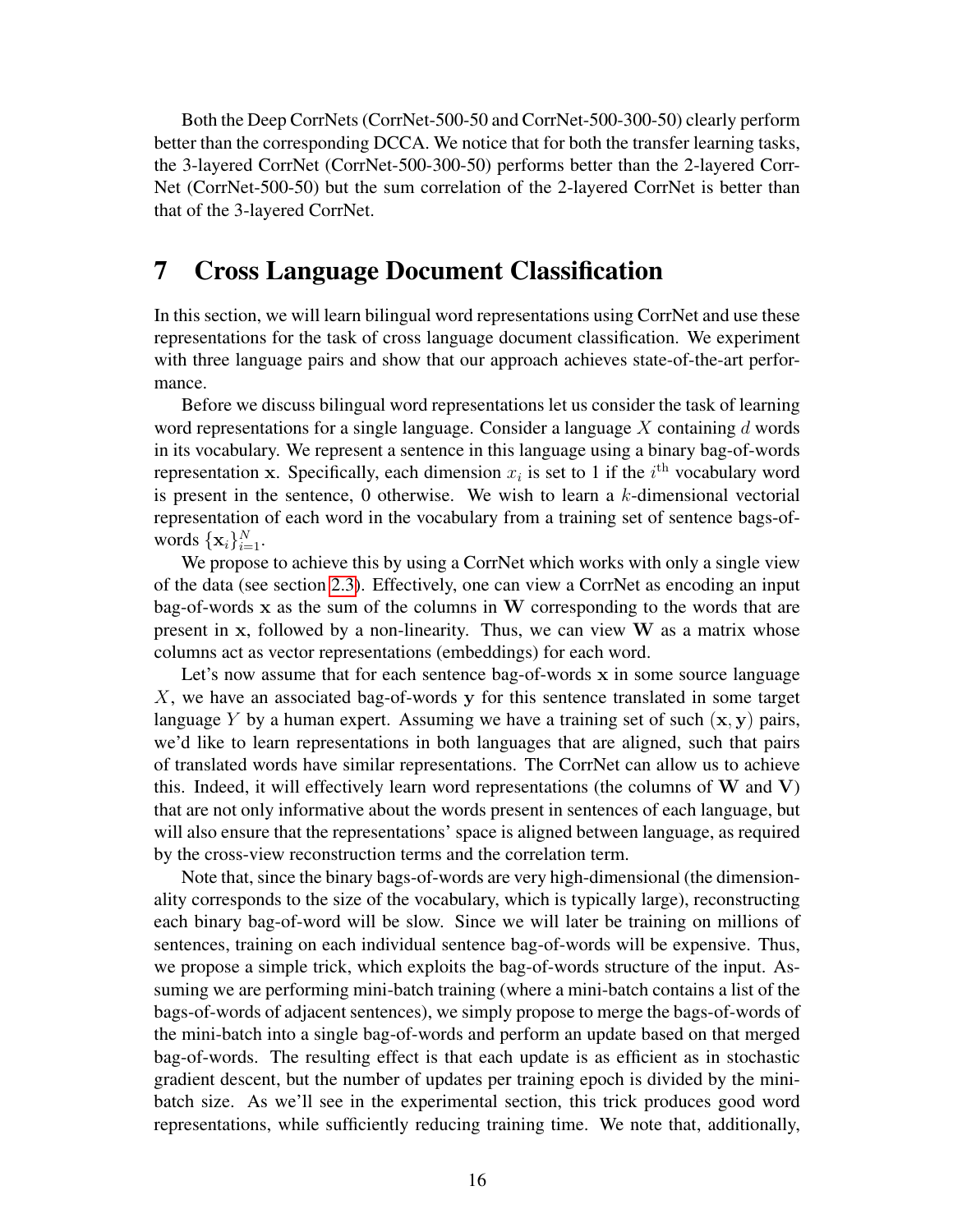we could have used the stochastic approach proposed by [Dauphin et al.](#page-24-9) [\(2011\)](#page-24-9) for reconstructing binary bag-of-words representations of documents, to further improve the efficiency of training. They use importance sampling to avoid reconstructing the whole V -dimensional input vector.

### <span id="page-16-1"></span>7.1 Document representations

Once we learn the language specific word representation matrices  $W$  and  $V$  as described above, we can use them to construct document representations, by using their columns as word vector representations. Given a document d, we represent it as the tf-idf weighted sum of its words' representations:  $\psi_X(d) = W \psi/df(d)$  for language X and  $\psi_Y(\mathbf{d}) = \mathbf{V}$ *tf-idf*( $\mathbf{d}$ ) for language Y, where *tf-idf*( $\mathbf{d}$ ) is the *tf-idf* weight vector of document d.

We use the document representations thus obtained to train our document classifiers, in the cross-lingual document classification task described in Section [7.3.](#page-16-0)

### 7.2 Related Work on Multilingual Word Representations

Recent work that has considered the problem of learning bilingual representations of words usually has relied on word-level alignments. [Klementiev et al.](#page-25-0) [\(2012\)](#page-25-0) propose to train simultaneously two neural network languages models, along with a regularization term that encourages pairs of frequently aligned words to have similar word embeddings. Thus, the use of this regularization term requires to first obtain word-level alignments from parallel corpora. [Zou et al.](#page-26-7) [\(2013\)](#page-26-7) use a similar approach, with a different form for the regularizer and neural network language models as in [\(Collobert](#page-24-10) [et al., 2011\)](#page-24-10). In our work, we specifically investigate whether a method that does not rely on word-level alignments can learn comparably useful multilingual embeddings in the context of document classification.

Looking more generally at neural networks that learn multilingual representations of words or phrases, we mention the work of [Gao et al.](#page-24-11) [\(2014\)](#page-24-11) which showed that a useful linear mapping between *separately trained* monolingual skip-gram language models could be learned. They too however rely on the specification of pairs of words in the two languages to align. [Mikolov et al.](#page-25-9) [\(2013\)](#page-25-9) also propose a method for training a neural network to learn useful representations of phrases, in the context of a phrasebased translation model. In this case, phrase-level alignments (usually extracted from word-level alignments) are required. Recently, [Hermann & Blunsom](#page-25-1) [\(2014b,](#page-25-1)[a\)](#page-25-10), proposed neural network architectures and a margin-based training objective that, as in this work, does not rely on word alignments. We will briefly discuss this work in the experiments section. A tree based bilingual autoencoder with similar objective function is also proposed in [\(Chandar et al., 2014\)](#page-24-1).

### <span id="page-16-0"></span>7.3 Experiments

The technique proposed in this work enable us to learn bilingual embeddings which capture cross-language similarity between words. We propose to evaluate the quality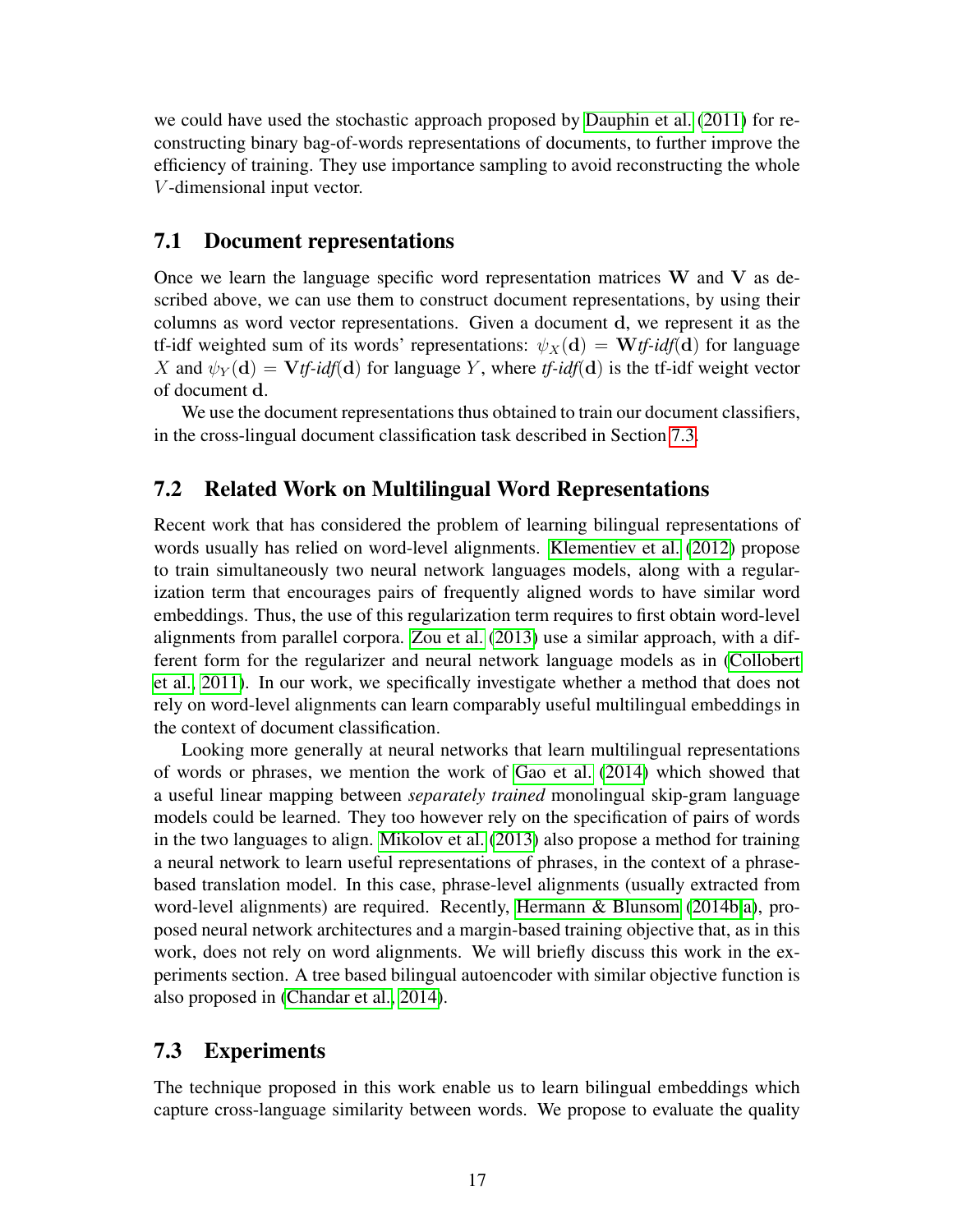of these embeddings by using them for the task of cross-language document classification. We followed closely the setup used by [Klementiev et al.](#page-25-0) [\(2012\)](#page-25-0) and compare with their method, for which word representations are publicly available  $3$ . The set up is as follows. A labeled data set of documents in some language  $X$  is available to train a classifier, however we are interested in classifying documents in a different language Y at test time. To achieve this, we leverage some bilingual corpora, which is not labeled with any document-level categories. This bilingual corpora is used to learn document representations that are coherent between languages  $X$  and  $Y$ . The hope is thus that we can successfully apply the classifier trained on document representations for language X directly to the document representations for language  $Y$ . Following this setup, we performed experiments on 3 data sets of language pairs: English/German (EN/DE), English/French (EN/FR) and English/Spanish (EN/ES).

For learning the bilingual embeddings, we used sections of the Europarl corpus [\(Koehn,](#page-25-11) [2005\)](#page-25-11) which contains roughly 2 million parallel sentences. We considered 3 language pairs. We used the same pre-processing as used by [Klementiev et al.](#page-25-0) [\(2012\)](#page-25-0). We tokenized the sentences using NLTK [\(Bird Steven & Klein, 2009\)](#page-24-12), removed punctuations and lowercased all words. We did not remove stopwords.

As for the labeled document classification data sets, they were extracted from sections of the Reuters RCV1/RCV2 corpora, again for the 3 pairs considered in our experiments. Following [Klementiev et al.](#page-25-0) [\(2012\)](#page-25-0), we consider only documents which were assigned exactly one of the 4 top level categories in the topic hierarchy (CCAT, ECAT, GCAT and MCAT). These documents are also pre-processed using a similar procedure as that used for the Europarl corpus. We used the same vocabularies as those used by [Klementiev et al.](#page-25-0) [\(2012\)](#page-25-0) (varying in size between 35, 000 and 50, 000).

Models were trained for up to 20 epochs using the same data as described earlier. We used mini-batch (of size 20) stochastic gradient descent. All results are for word embeddings of size  $D = 40$ , as in [Klementiev et al.](#page-25-0) [\(2012\)](#page-25-0). Further, to speed up the training for CorrNet we merged each 5 adjacent sentence pairs into a single training instance, as described earlier. For all language pairs,  $\lambda$  was set to 4. The other hyperparameters were tuned to each task using a training/validation set split of 80% and 20% and using the performance on the validation set of an averaged perceptron trained on the smaller training set portion (notice that this corresponds to a monolingual classification experiment, since the general assumption is that no labeled data is available in the test set language).

We compare our models with the following approaches:

- [Klementiev et al.](#page-25-0) [\(2012\)](#page-25-0): This model uses word embeddings learned by a multitask neural network language model with a regularization term that encourages pairs of frequently aligned words to have similar word embeddings. From these embeddings, document representations are computed as described in Section [7.1.](#page-16-1)
- MT: Here, test documents are translated to the language of the training documents using a standard phrase-based MT system,  $MOSES<sup>4</sup>$  which was trained using

<span id="page-17-0"></span><sup>3</sup><http://klementiev.org/data/distrib/>

<span id="page-17-1"></span><sup>4</sup><http://www.statmt.org/moses/>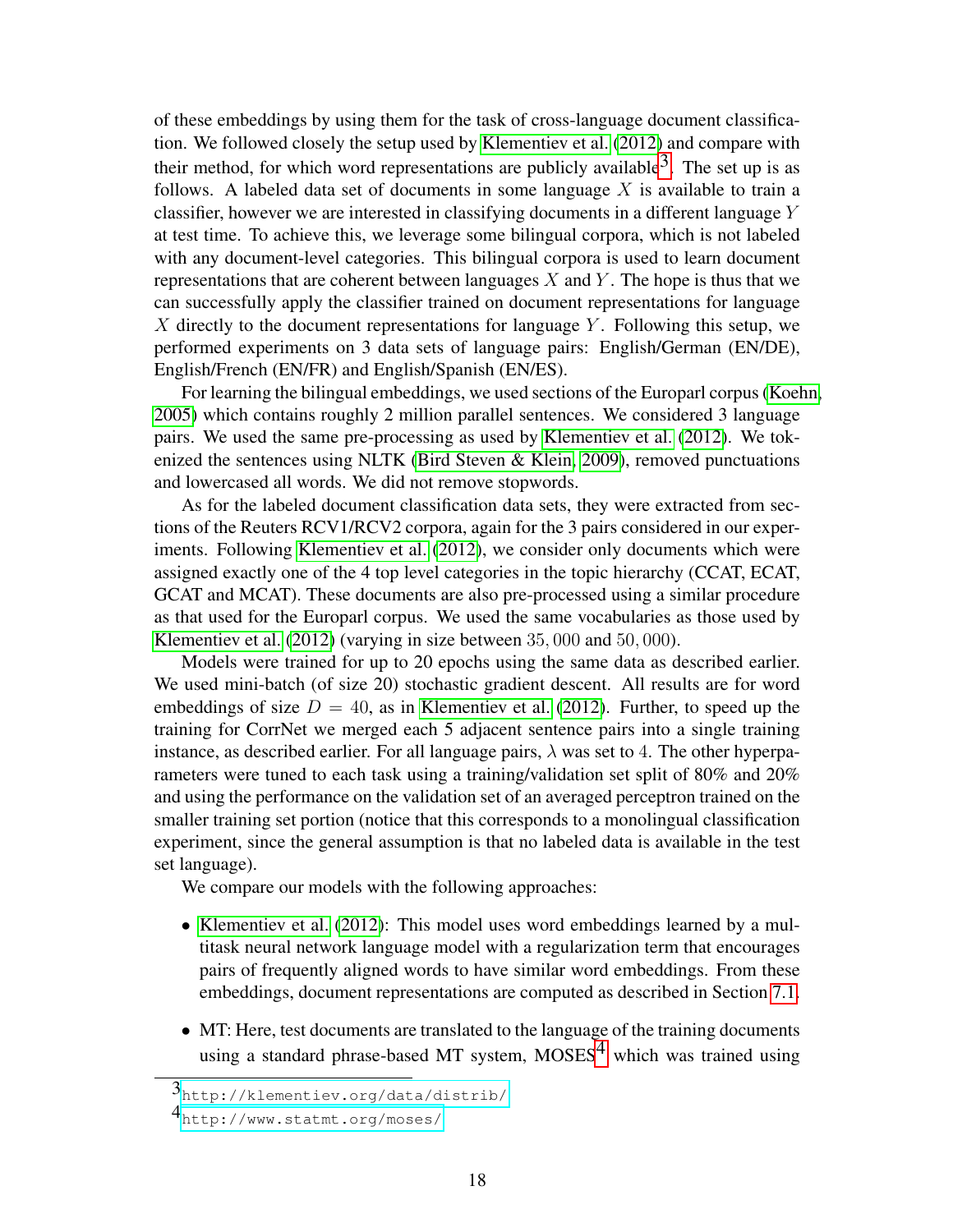default parameters and a 5-gram language model on the Europarl corpus (same as the one used for inducing our bilingual embeddings).

• Majority Class: Test documents are simply assigned the most frequent class in the training set.

For the EN/DE language pairs, we directly report the results from [Klementiev et al.](#page-25-0) [\(2012\)](#page-25-0). For the other pairs (not reported in [Klementiev et al.](#page-25-0) [\(2012\)](#page-25-0)), we used the embeddings available online and performed the classification experiment ourselves. Similarly, we generated the MT baseline ourselves.

Table [8](#page-18-0) summarizes the results. They were obtained using 1000 RCV training examples. We report results in both directions, *i.e.* language X to Y and vice versa. The best performing method in all the pairs except one is CorrNet. In particular, CorrNet often outperforms the approach of [Klementiev et al.](#page-25-0) [\(2012\)](#page-25-0) by a large margin.

In the last row of the table, we also include the results of some recent work by [Hermann & Blunsom](#page-25-1) [\(2014b,](#page-25-1)[a\)](#page-25-10). They proposed two neural network architectures for learning word and document representations using sentence-aligned data only. Instead of an autoencoder paradigm, they propose a margin-based objective that aims to make the representation of aligned sentences closer than non-aligned sentences. While their trained embeddings are not publicly available, they report results for the EN/DE classification experiments, with representations of the same size as here  $(D = 40)$  and trained on 500K EN/DE sentence pairs. Their best model in that setting reaches accuracies of 83.7% and 71.4% respectively for the  $EN \rightarrow DE$  and  $DE \rightarrow EN$  tasks. One clear advantage of our model is that unlike their model, it can use additional monolingual data. Indeed, when we train CorrNet with 500k EN/DE sentence pairs, plus monolingual RCV documents (which come at no additional cost), we get accuracies of 87.9% (EN  $\rightarrow$  DE) and 76.7% (DE  $\rightarrow$  EN), still improving on their best model. If we do not use the monolingual data, CorrNet's performance is worse but still competitive at 86.1% for EN  $\rightarrow$  DE and 68.8% for DE  $\rightarrow$  EN. Finally, without constraining D to 40 (they use 128) and by using additional French data, the best results of [Hermann &](#page-25-1) [Blunsom](#page-25-1) [\(2014b\)](#page-25-1) are 88.1% (EN  $\rightarrow$  DE) and 79.1% (DE  $\rightarrow$  EN), the later being, to our knowledge, the current state-of-the-art (as reported in the last row of Table  $8)^5$ .

|                       | $EN \rightarrow DE$ | $DE \rightarrow EN$ | $EN \rightarrow FR$ | $FR \rightarrow EN$ | $EN \rightarrow ES$ | $ES \rightarrow EN$ |
|-----------------------|---------------------|---------------------|---------------------|---------------------|---------------------|---------------------|
| CorrNet               | 91.8                | 74.2                | 84.6                | 74.2                | 49.0                | 64.4                |
| Klementiev et al.     | 77.6                | 71.1                | 74.5                | 61.9                | 31.3                | 63.0                |
| <b>MT</b>             | 68.1                | 67.4                | 76.3                | 71.1                | 52.0                | 58.4                |
| <b>Majority Class</b> | 46.8                | 46.8                | 22.5                | 25.0                | 15.3                | 22.2                |
| Hermann and Blunsom   | 88.1                | 79.1                | N.A                 | N.A                 | N.A.                | N.A.                |

<span id="page-18-0"></span>Table 8: Cross-lingual classification accuracy for 3 language pairs, with 1000 labeled examples.

We also evaluate the effect of varying the amount of supervised training data for training the classifier. For brevity, we report only the results for the EN/DE pair, which

<span id="page-18-1"></span> $5$ After we published our results in [\(Chandar et al., 2014\)](#page-24-1), [Soyer et al.](#page-26-8) [\(2015\)](#page-26-8) have improved the performance for EN→DE and DE→EN to 92.7% and 82.4% respectively.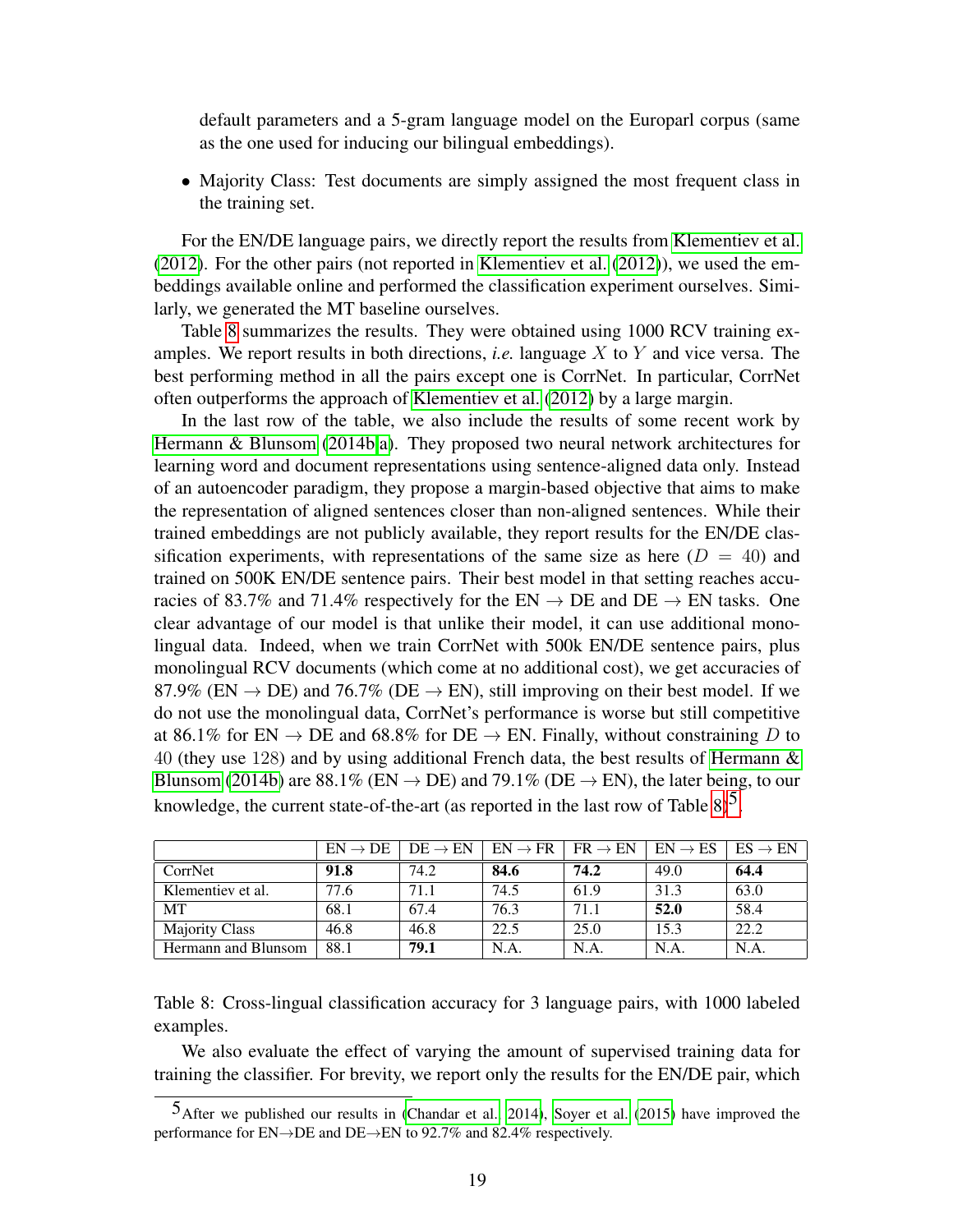<span id="page-19-0"></span>

| january   |          |                     | said<br>president |             |             |
|-----------|----------|---------------------|-------------------|-------------|-------------|
| en        | de       | de<br>en            |                   | en          | de          |
| january   | januar   | president           | präsident         | said        | gesagt      |
| march     | märz     |                     | präsidentin       | told        | sagte       |
| october   | oktober  | mr                  | präsidenten       | say         | sehr        |
| july      | juli     | presidents          | herr              | believe     | heute       |
| december  | dezember | thank               | ich               | saying      | sagen       |
| 1999      | jahres   | president-in-office | ratspräsident     | wish        | heutigen    |
| june      | juni     | report              | danken            | shall       | letzte      |
| month     | 1999     | voted               | danke             | again       | hier        |
| oil       |          |                     |                   |             |             |
|           |          | microsoft           |                   |             | market      |
| en        | de       | en                  | de                | en          | de          |
| oil       | öl       | microsoft           | microsoft         | market      | markt       |
| supply    | boden    | cds                 | cds               | markets     | marktes     |
| supplies  | befindet | insider             | warner            | single      | märkte      |
| gas       | gerät    | ibm                 | tageszeitungen    | commercial  | binnenmarkt |
| fuel      | erdöl    | acquisitions        | ibm               | competition | märkten     |
| mineral   | infolge  | shareholding        | handelskammer     | competitive | handel      |
| petroleum | abhängig | warner              | exchange          | business    | öffnung     |

Table 9: Example English words along with 8 closest words both in English (en) and German (de), using the Euclidean distance between the embeddings learned by CorrNet

are summarized in Figure [5](#page-20-0) and Figure [6.](#page-20-1) We observe that CorrNet clearly outperforms the other models at almost all data sizes. More importantly, it performs remarkably well at very low data sizes (100), suggesting it learns very meaningful embeddings, though the method can still benefit from more labeled data (as in the  $DE \rightarrow EN$  case).

Table [9](#page-19-0) also illustrates the properties captured within and across languages, for the EN/DE pair. For a few English words, the words with closest word representations (in Euclidean distance) are shown, for both English and German. We observe that words that form a translation pair are close, but also that close words within a language are syntactically/semantically similar as well.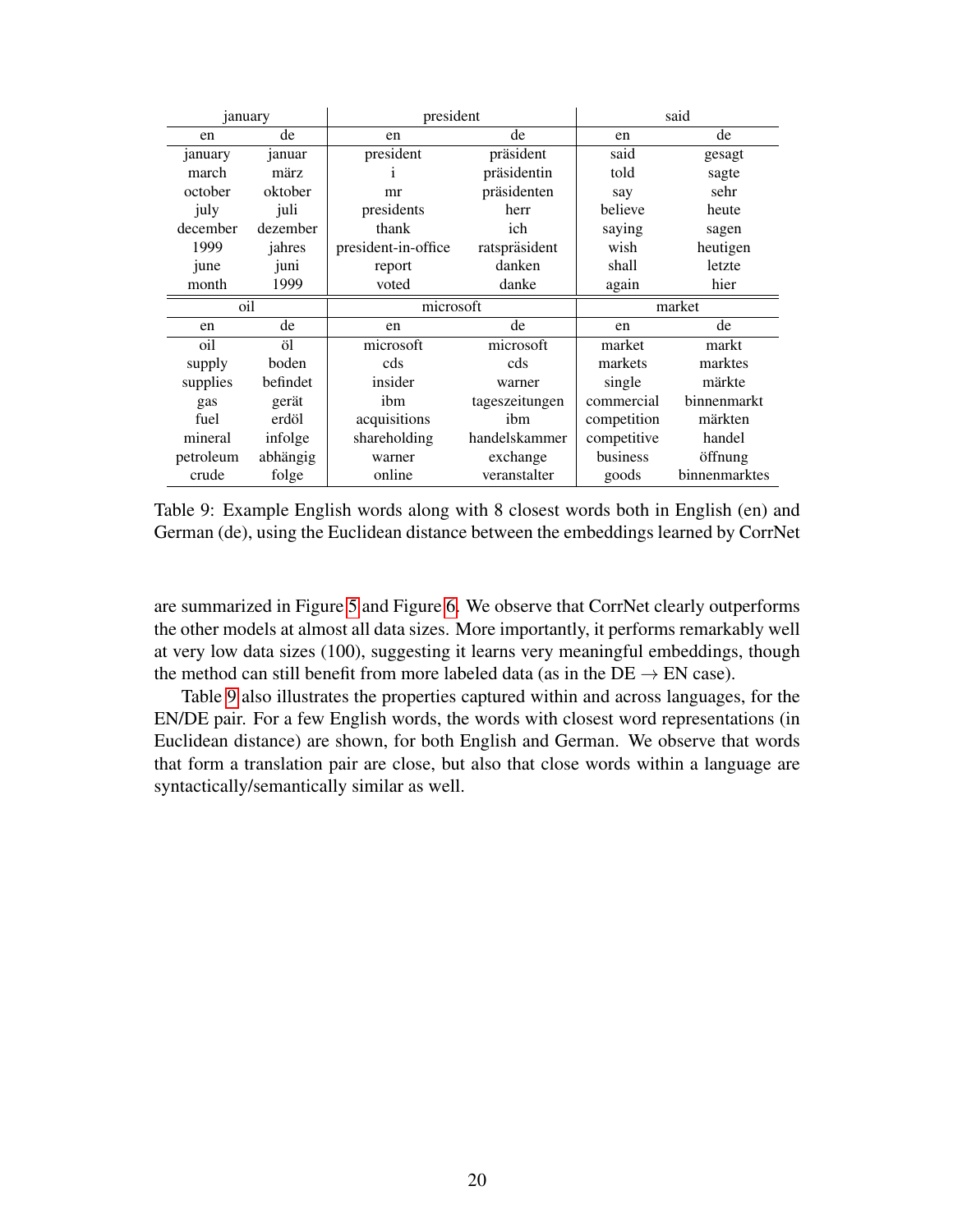

Figure 5: Cross-lingual classification accuracy results for  $EN \rightarrow DE$ 

<span id="page-20-0"></span>

<span id="page-20-1"></span>Figure 6: Cross-lingual classification accuracy results for  $DE \rightarrow EN$ 

The excellent performance of CorrNet suggests that merging several sentences into single bags-of-words can still yield good word embeddings. In other words, not only we do not need to rely on word-level alignments, but exact sentence-level alignment is also not essential to reach good performances. We experimented with the merging of 5, 25 and 50 adjacent sentences into a single bag-of-words. Results are shown in Table [10.](#page-21-1) They suggest that merging several sentences into single bags-of-words does not necessarily impact the quality of the word embeddings. Thus they confirm that exact sentence-level alignment is not essential to reach good performances as well.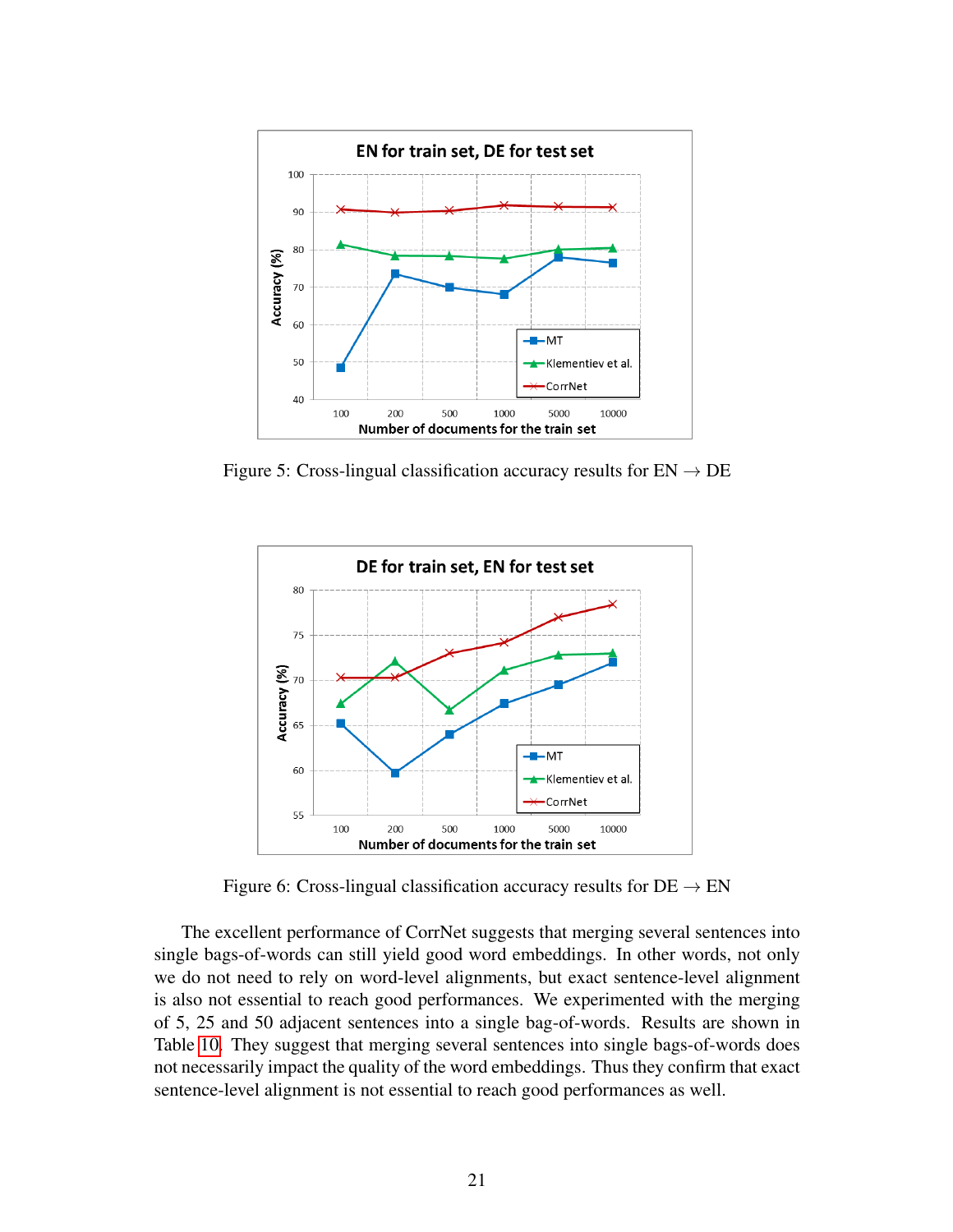<span id="page-21-1"></span>

|         | $#$ sent. | $FN \rightarrow$<br>DE | $DE \rightarrow EN$ | $EN \rightarrow FR$ | $FR \rightarrow EN$ | $EN \rightarrow ES$ | $ES \rightarrow EN$ |
|---------|-----------|------------------------|---------------------|---------------------|---------------------|---------------------|---------------------|
|         | - 1       | 91.75                  | 72.78               | 84.64               | 74.2                | 49.02               | 64.4                |
| CorrNet | 25        | 88.0                   | 64.5                | 78.1                | 70.02               | 68.3                | 54.68               |
|         | 50        | 90.2                   | 49.2                | 82.44               | 75.5                | 38.2                | 67.38               |

Table 10: Cross-lingual classification accuracy for 3 different pairs of languages, when merging the bag-of-words for different numbers of sentences. These results are based on 1000 labeled examples.

# <span id="page-21-0"></span>8 Transliteration Equivalence

In the previous section, we showed the application of CorrNet in a cross language learning setup. In addition to cross language learning, CorrNet can also be used for matching equivalent items across views. As a case study, we consider the task of determining transliteration equivalence of named entities wherein given a word  $u$  written using the script of language X and a word v written using the script of language Y the goal is to determine whether  $u$  and  $v$  are transliterations of each other. Several approaches have been proposed for this task and the one most related to our work is an approach which uses CCA for determining transliteration equivalence.

We condider English-Hindi as the language pair for which transliteration equivalence needs to be determined. For learning common representations we used approximately 15,000 transliteration pairs from NEWS 2009 English-Hindi training set [\(Li](#page-25-12) [et al., 2009\)](#page-25-12). We represent each Hindi word as a bag of 2860 bigram characters. This forms the first view  $(x_i)$ . Similarly we represent each English word as a bag of 651 bigram characters. This forms the second view  $(y_i)$ . Each such pair  $(x_i, y_i)$  then serves as one training instance for the CorrNet.

For testing we consider the standard NEWS 2010 transliteration mining test set [\(Kumaran et al., 2010\)](#page-25-13). This test set contains approximately 1000 Wikipedia English Hindi title pairs. The original task definition is as follows. For a given English title containing  $T_1$  words and the corresponding Hindi title containing  $T_2$  words identify all pairs which form a transliteration pair. Specifically, for each title pair, consider all  $T_1 \times T_2$  word pairs and identify the correct transliteration pairs. In all, the test set contains 5468 word pairs out of which 982 are transliteration pairs. For every word pair  $(x_i, y_i)$  we obtain a 50 dimensional common representation for  $x_i$  and  $y_i$  using the trained CorrNet. We then calculate the correlation between the representations of  $x_i$ and  $y_i$ . If the correlation is above a threshold we mark the word pair as equivalent. This threshold is tuned using an additional 1000 pairs which were provided as training data for the NEWS 2010 transliteration mining task. As seen in Table [11](#page-22-1) CorrNet clearly performs better than the other methods. Note that our aim is not to achieve state of the art performance on this task but to compare the quality of the shared representations learned using different CRL methods considered in this paper.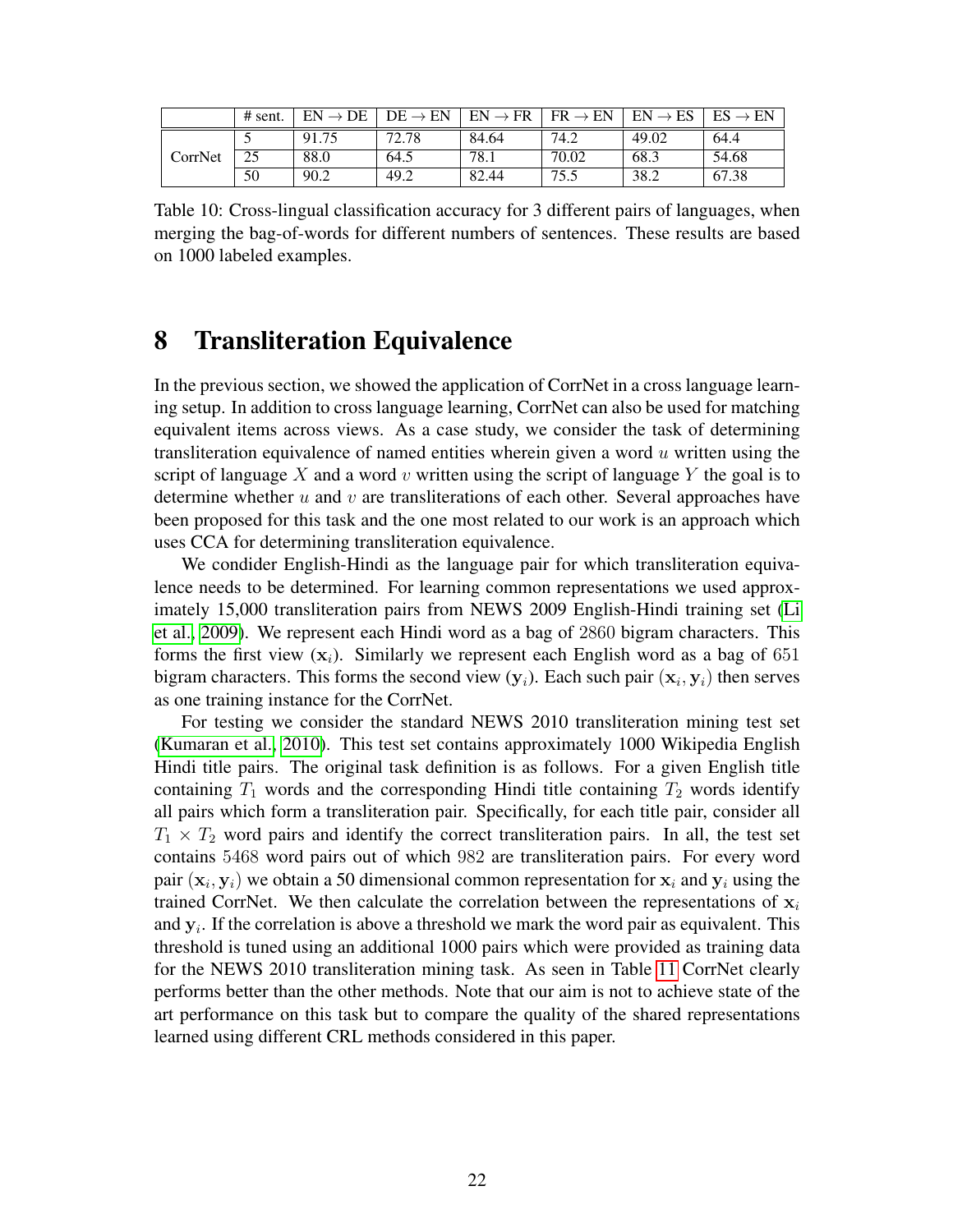<span id="page-22-1"></span>

| Model       | F1-measure $(\% )$ |
|-------------|--------------------|
| CCA         | 49.68              |
| <b>KCCA</b> | 42.36              |
| <b>MAE</b>  | 72.75              |
| CorrNet     | 81.56              |

Table 11: Performance on NEWS 2010 En-Hi Transliteration Mining Dataset

## <span id="page-22-0"></span>9 Bigram similarity using multilingual word embedding

In this section, we consider one more dataset/application to compare the performance of CorrNet with other state of the art methods. Specifically, the task at hand is to calculate the similarity score between two bigram pairs in English based on their representations. These bigram representations are calculated from word representations learnt using English German word pairs. The motivation here is that the German word provides some context for disambiguating the English word and hence leads to better word representations. This task has been already considered in [Mitchell & Lapata](#page-26-9) [\(2010\)](#page-26-9), [Lu et al.](#page-25-14) [\(2015\)](#page-25-14) and [Wang et al.](#page-26-1) [\(2015\)](#page-26-1). We follow the similar setup as [Wang et al.](#page-26-1) [\(2015\)](#page-26-1) and use the same dataset. The English and German words are first represented using 640-dimensional monolingual word vectors trained via Latent Semantic Indexing (LSI) on the WMT 2011 monolingual news corpora. We used 36,000 such English-German monolingual word vector pairs for common representation learning. Each pair consisting of one English  $(x_i)$  and one German $(y_i)$  word thus acts as one training instance,  $z_i = (x_i, y_i)$ , for the CorrNet. Once a common representation is learnt, we project all the English words into this common subspace and use these word embeddings for computing similarity of bigram pairs in English.

The bigram similarity dataset was initially used in [Mitchell & Lapata](#page-26-9) [\(2010\)](#page-26-9). We consider the adjective-noun (AN) and verb-object (VN) subsets of the bigram similarity dataset. We use the same tuning and test splits of size 649/1,972 for each subset. The vector representation of a bigram is computed by simply adding the vector representations of the two words in the bigram. Following previous work, we compute the cosine similarity between the two vectors of each bigram pair, order the pairs by similarity, and report the Spearman's correlation  $(\rho)$  between the model's ranking and human rankings.

Following [Wang et al.](#page-26-1) [\(2015\)](#page-26-1), we fix the dimensionality of the vectors at  $L = 384$ . Other hyperparameters are tuned using the tuning data. The results are reported in Table [12](#page-23-1) where we compare CorrNet with different methods proposed in [Wang et al.](#page-26-1) [\(2015\)](#page-26-1). CorrNet performs better than the previous state-of-the-art (DCCAE) on average score. Best results are obtained using CorrNet-500-384. This experiment suggests that apart from multiview applications such as (i) transfer learning (ii) reconstructing missing view and (iii) matching items across views, CorrNet can also be employed to exploit multiview data to improve the performance of a single view task (such as monolingual bigram similarity).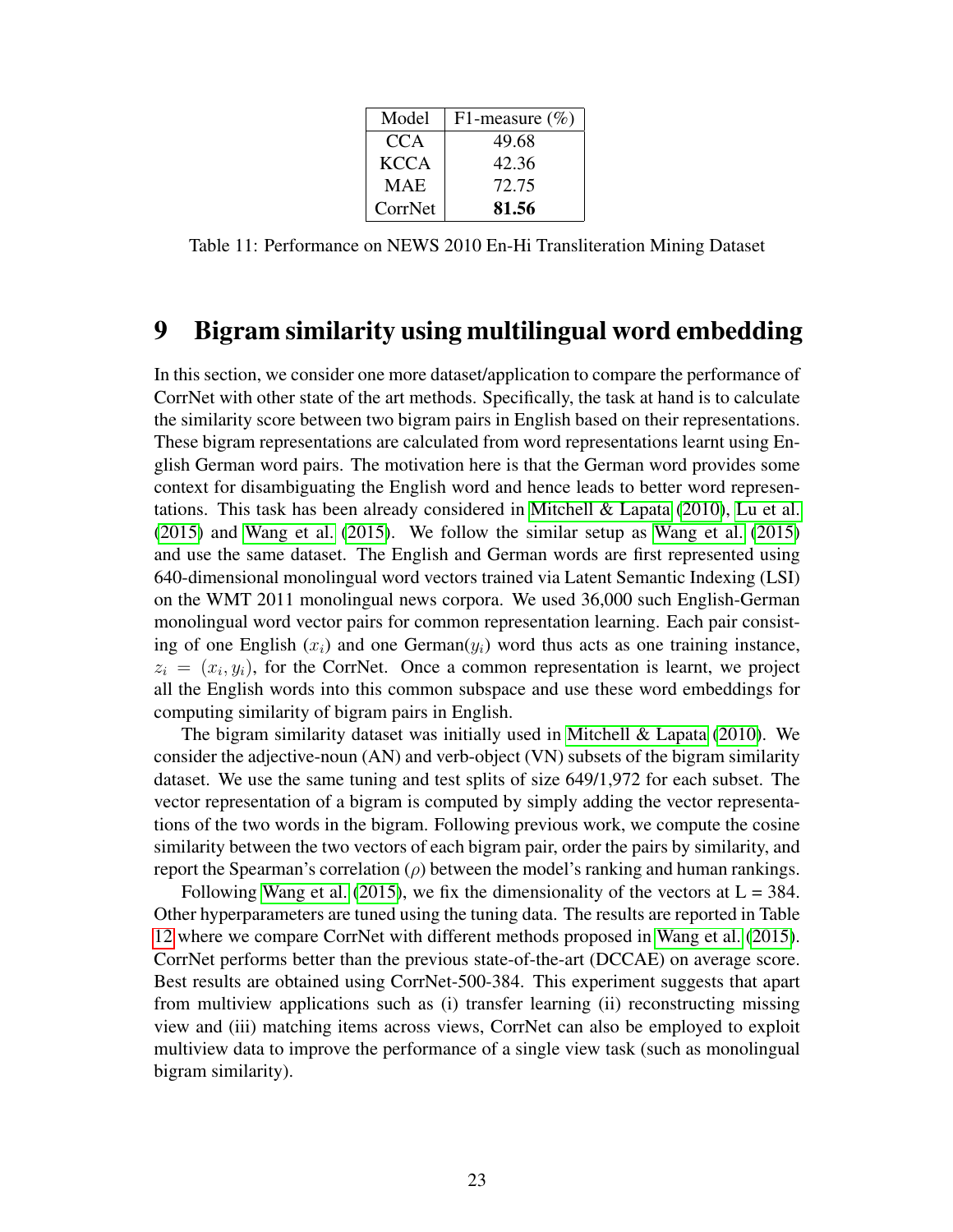<span id="page-23-1"></span>

| Model          | AN   | <b>VN</b> | Avg. |
|----------------|------|-----------|------|
| Baseline (LSI) | 45.0 | 39.1      | 42.1 |
| <b>CCA</b>     | 46.6 | 37.7      | 42.2 |
| SplitAE        | 47.0 | 45.0      | 46.0 |
| CorrAE         | 43.0 | 42.0      | 42.5 |
| <b>DistAE</b>  | 43.6 | 39.4      | 41.5 |
| <b>FKCCA</b>   | 46.4 | 42.9      | 44.7 |
| <b>NKCCA</b>   | 44.3 | 39.5      | 41.9 |
| <b>DCCA</b>    | 48.5 | 42.5      | 4.5  |
| <b>DCCAE</b>   | 49.1 | 43.2      | 46.2 |
| CorrNet        | 46.2 | 47.4      | 46.8 |

Table 12: Spearman's correlation for bigram similarity dataset. Results for other models are taken from [Wang et al.](#page-26-1) [\(2015\)](#page-26-1)

# <span id="page-23-0"></span>10 Conclusion and Future Work

In this paper, we proposed Correlational Neural Networks as a method for learning common representations for two views of the data. The proposed model has the capability to reconstruct one view from the other and it ensures that the common representations learned for the two views are aligned and correlated. Its training procedure is also scalable. Further, the model can benefit from additional single view data, which is often available in many real world applications. We employ the common representations learned using CorrNet for two downstream applications, *viz.*, cross language document classification and transliteration equivalence detection. For both these tasks we show that the representations learned using CorrNet perform better than other methods.

We believe it should be possible to extend CorrNet to multiple views. This could be very useful in applications where varying amounts of data are available in different views. For example, typically it would be easy to find parallel data for English/German and English/Hindi, but harder to find parallel data for German/Hindi. If data from all these languages can be projected to a common subspace then English could act as a pivot language to facilitate cross language learning between Hindi and German. We intend to investigate this direction in future work.

## Acknowledgement

We would like to thank Alexander Klementiev and Ivan Titov for providing the code for the classifier and data indices for the cross language document classification task. We would like to thank Janarthanan Rajendran for valuable discussions.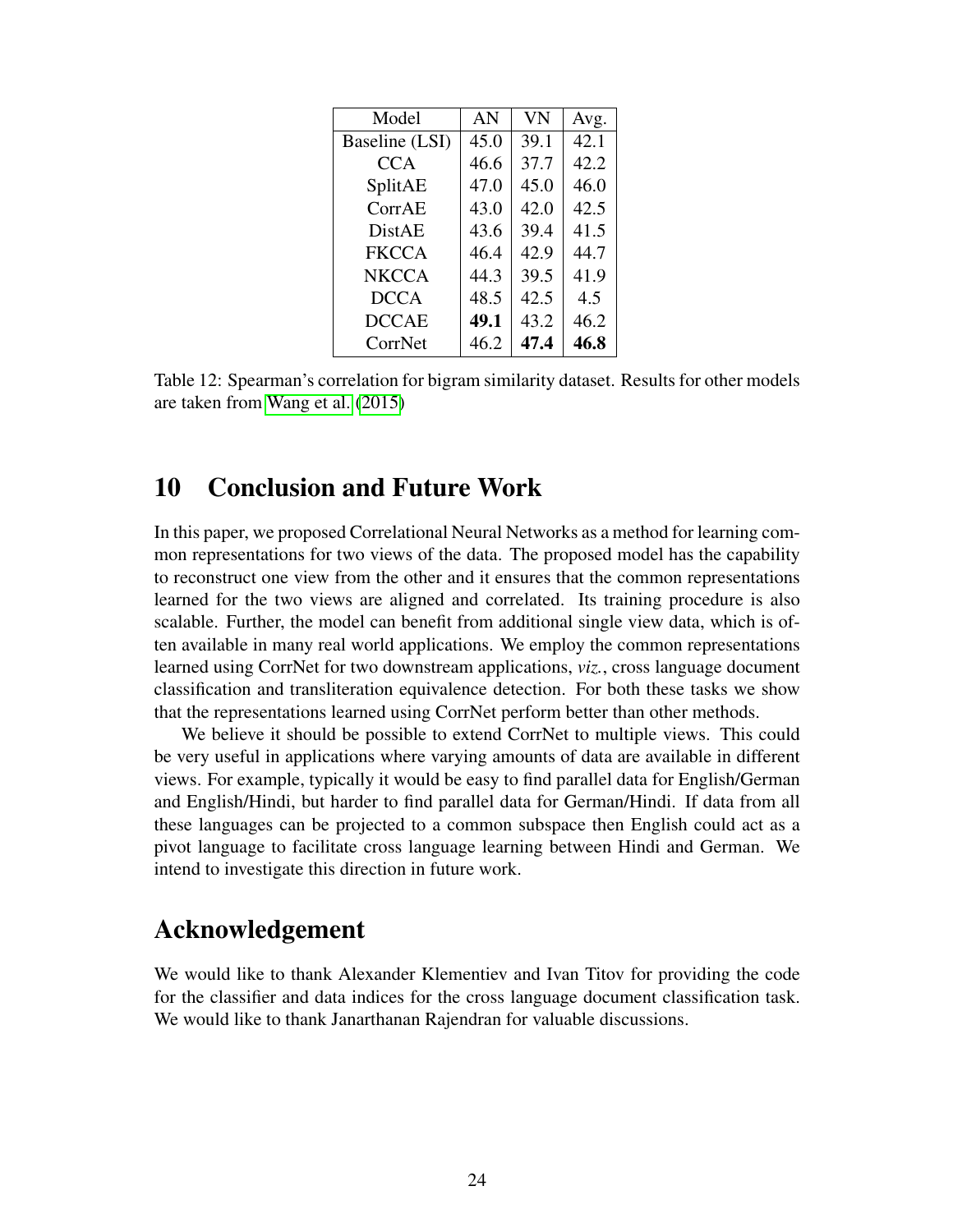# References

- <span id="page-24-5"></span>Akaho, S. (2001). A kernel method for canonical correlation analysis. *In Proc. Int'l Meeting on Psychometric Society*.
- <span id="page-24-2"></span>Andrew, G., Arora, R., Bilmes, J., and Livescu, K. (2013). Deep canonical correlation analysis. *ICML*.
- <span id="page-24-7"></span>Arora, R. and Livescu, K. (2012). Kernel CCA for multi-view learning of acoustic features using articulatory measurements. In *2012 Symposium on Machine Learning in Speech and Language Processing, MLSLP 2012, Portland, Oregon, USA, September 14, 2012*, pages 34–37.
- <span id="page-24-8"></span>Bergstra, J., Breuleux, O., Bastien, F., Lamblin, P., Pascanu, R., Desjardins, G., Turian, J., Warde-Farley, D., and Bengio, Y. (2010). Theano: a CPU and GPU math expression compiler. In *Proceedings of the Python for Scientific Computing Conference (SciPy)*.
- <span id="page-24-12"></span>Bird Steven, E. L. and Klein, E. (2009). *Natural Language Processing with Python*. OReilly Media Inc.
- <span id="page-24-0"></span>Chandar, S., Khapra, M. M., Ravindran, B., Raykar, V. C., and Saha, A. (2013). Multilingual deep learning. *NIPS Deep Learning Workshop*.
- <span id="page-24-1"></span>Chandar, S., Lauly, S., Larochelle, H., Khapra, M. M., Ravindran, B., Raykar, V., and Saha, A. (2014). An autoencoder approach to learning bilingual word representations. In *Proceedings of NIPS*.
- <span id="page-24-10"></span>Collobert, R., Weston, J., Bottou, L., Karlen, M., Kavukcuoglu, K., and Kuksa, P. (2011). Natural Language Processing (Almost) from Scratch. *Journal of Machine Learning Research*, 12:2493–2537.
- <span id="page-24-4"></span>Cruz-Cano, R. and Lee, M.-L. T. (2014). Fast regularized canonical correlation analysis. *Computational Statistics & Data Analysis*, 70:88 – 100.
- <span id="page-24-9"></span>Dauphin, Y., Glorot, X., and Bengio, Y. (2011). Large-Scale Learning of Embeddings with Reconstruction Sampling. In *Proceedings of the 28th International Conference on Machine Learning (ICML 2011)*, pages 945–952. Omnipress.
- <span id="page-24-3"></span>Dhillon, P., Foster, D., and Ungar, L. (2011). Multi-view learning of word embeddings via cca. *In NIPS*.
- <span id="page-24-11"></span>Gao, J., He, X., Yih, W.-t., and Deng, L. (2014). Learning continuous phrase representations for translation modeling. In *Proceedings of the 52nd Annual Meeting of the Association for Computational Linguistics (Volume 1: Long Papers)*, pages 699–709, Baltimore, Maryland.
- <span id="page-24-6"></span>Hardoon, D. R., Szedmak, S., and Shawe-Taylor, J. (2004). Canonical correlation analysis: An overview with application to learning methods. *Neural Computation*, 16(12):2639–2664.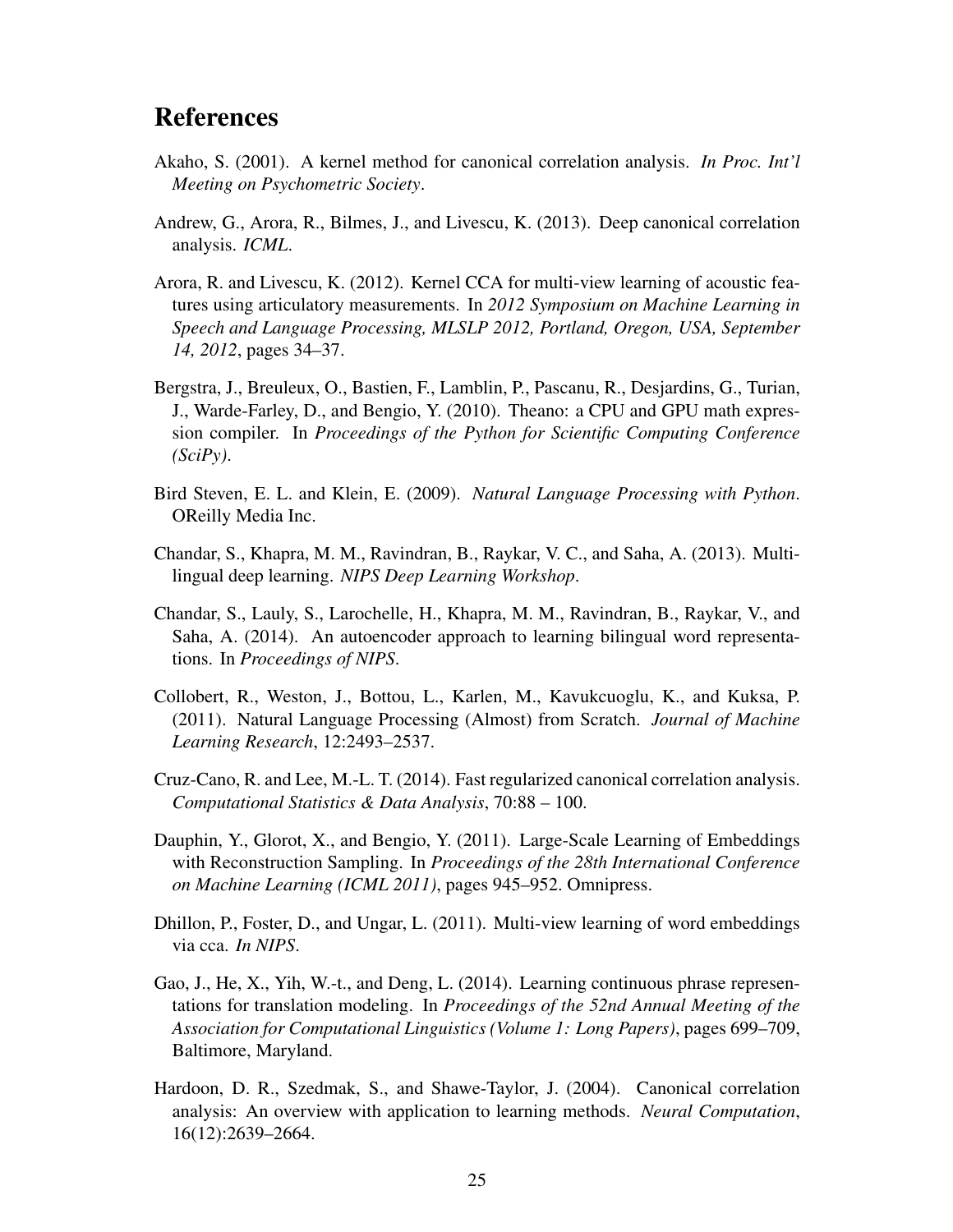- <span id="page-25-10"></span>Hermann, K. M. and Blunsom, P. (2014a). Multilingual Distributed Representations without Word Alignment. In *Proceedings of International Conference on Learning Representations (ICLR)*.
- <span id="page-25-1"></span>Hermann, K. M. and Blunsom, P. (2014b). Multilingual models for compositional distributed semantics. In *Proceedings of the 52nd Annual Meeting of the Association for Computational Linguistics, ACL 2014, June 22-27, 2014, Baltimore, MD, USA, Volume 1: Long Papers*, pages 58–68.
- <span id="page-25-2"></span>Hotelling, H. (1936). Relations between two sets of variates. *Biometrika*, 28:321 – 377.
- <span id="page-25-7"></span>Hsieh, W. (2000). Nonlinear canonical correlation analysis by neural networks. *Neural Networks*, 13(10):1095 – 1105.
- <span id="page-25-4"></span>Ioffe, S. and Szegedy, C. (2015). Batch normalization: Accelerating deep network training by reducing internal covariate shift. *CoRR*, abs/1502.03167.
- <span id="page-25-8"></span>King, D. E. (2009). Dlib-ml: A machine learning toolkit. *Journal of Machine Learning Research*, 10:1755–1758.
- <span id="page-25-0"></span>Klementiev, A., Titov, I., and Bhattarai, B. (2012). Inducing Crosslingual Distributed Representations of Words. In *Proceedings of the International Conference on Computational Linguistics (COLING)*.
- <span id="page-25-11"></span>Koehn, P. (2005). Europarl: A parallel corpus for statistical machine translation. In *MT Summit*.
- <span id="page-25-13"></span>Kumaran, A., Khapra, M. M., and Li, H. (2010). Report of news 2010 transliteration mining shared task. In *Proceedings of the 2010 Named Entities Workshop*, pages 21–28, Uppsala, Sweden.
- <span id="page-25-12"></span>Li, H., Kumaran, A., Zhang, M., and Pervouvhine, V. (2009). Whitepaper of news 2009 machine transliteration shared task. In *Proceedings of the 2009 Named Entities Workshop: Shared Task on Transliteration (NEWS 2009)*, pages 19–26, Suntec, Singapore.
- <span id="page-25-14"></span>Lu, A., Wang, W., Bansal, M., Gimpel, K., and Livescu, K. (2015). Deep multilingual correlation for improved word embeddings. In *NAACL-HLT*.
- <span id="page-25-3"></span>Lu, Y. and Foster, D. P. (2014). large scale canonical correlation analysis with iterative least squares. *In NIPS*.
- <span id="page-25-5"></span>Luo, Y., Tao, D., Wen, Y., Ramamohanarao, K., and Xu, C. (2015). Tensor canonical correlation analysis for multi-view dimension reduction. *In Arxiv*.
- <span id="page-25-9"></span>Mikolov, T., Le, Q., and Sutskever, I. (2013). Exploiting Similarities among Languages for Machine Translation. Technical report, arXiv.
- <span id="page-25-6"></span>Mishra, S. (2009). Representation-constrained canonical correlation analysis: a hybridization of canonical correlation and principal component analyses. *Journal of Applied Economic Sciences (JAES)*, pages 115–124.